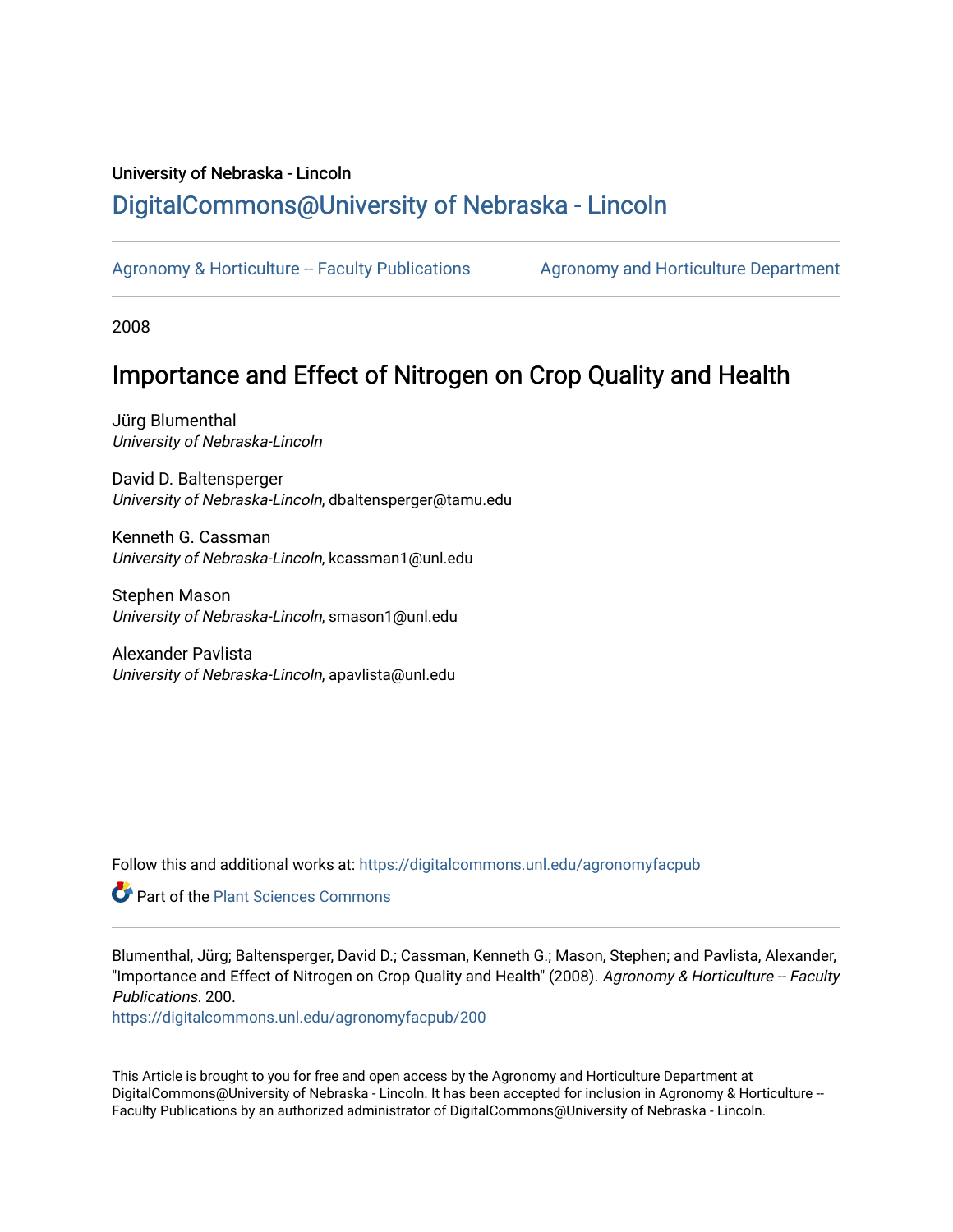Published in *Nitrogen in the Environment: Sources, Problems, and Management, Second edition*, edited by J. L. Hatfield and R. F. Follett (Amsterdam: Elsevier, 2008). Copyright © 2008 Elsevier Inc. Used by permission.

### CHAPTER 3

# Importance and Effect of Nitrogen on Crop Quality and Health

Jürg M. Blumenthal,<sup>1</sup> David D. Baltensperger,<sup>1</sup> Kenneth G. Cassman,<sup>2</sup> Stephen C. Mason,<sup>2</sup> and Alexander D. Pavlista<sup>1</sup>

<sup>1</sup>Panhandle Research & Extension Center, University of Nebraska, Scottsbluff, NE, USA<br><sup>2</sup> Department of Agronomy and Horticulture, University of Nebraska–Lincoln, Lincoln, NE, USA

#### **Abstract**

Nitrogen (N) is often the most limiting factor in crop production. Hence, application of fertilizer nitrogen results in higher biomass yields and protein yield and concentration in plant tissue is commonly increased. Nitrogen often affects amino acid composition of protein and in turn its nutritional quality. In cereals, abundant supply of nitrogen decreases the relative proportion of lysine and threonine, thus, reducing the biological value of the protein. Increasing nitrogen supply generally improves kernel integrity and strength, resulting in better milling properties of the grain. In oil seed crops, protein levels are increased upon nitrogen fertilization, whereas oil concentration is decreased. Effects of nitrogen fertilization on oil composition and quality are inconsistent. In sugarbeet production, abundant supply of nitrogen results in a reduction of sucrose concentration per unit fresh matter and to an increase in impurities (alpha-amino-nitrogen, invert sugars, and lime salts), which negatively affect efficiency of sucrose extraction. Nitrogen supply to potatoes primarily influences tuber size, dry matter, and sugar contents. Nitrogen supply is managed according to market classes (table stock, French fries, and potato chips), which require different quality parameters.

### **1. Cereals**

#### 1.1. *Corn*

Corn (*Zea mays* L.) is the third most important crop worldwide following rice (*Oryza sativa* L.) and wheat (*Triticum aestivum* L.). The corn kernel is composed of approximately 72% starch, 10% protein, 5% oil, 2% sugar, and 1% ash with the remainder being water (Perry, 1988). The corn protein biological value is low due to the low concentration of the essential amino acids, lysine and tryptophan, although opaque-2 corn has been developed with higher levels of these two amino acids (Mertz *et al.*, 1964). Recent breeding efforts by CYMMYT have improved the hardness of opaque-2 corn cultivars (Vasal *et*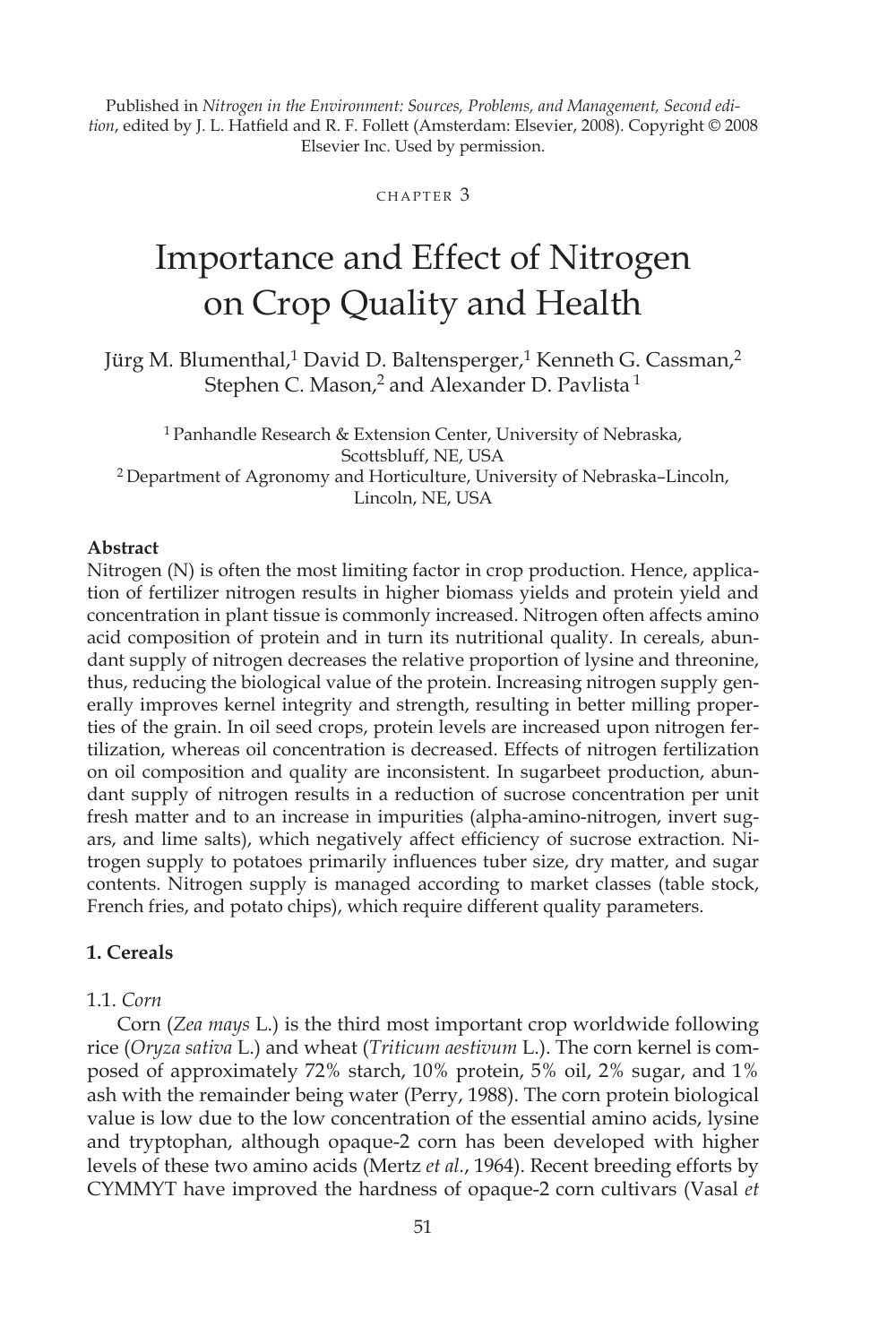*al.*, 1980), thus improving the agronomic characteristics of this corn type. The oil in corn is an important energy source for livestock feed, and due to a high degree of unsaturation, is widely used for human consumption (Perry, 1988). Increasing nitrogen supply to corn generally resulted in increased grain and protein yields and increased grain protein concentration (Olsen *et al.*, 1976; Pierre *et al.*, 1977; Cromwell *et al.*, 1983; Tsai *et al.*, 1983; Anderson *et al.*, 1984; Kniep and Mason, 1991; Sabata & Mason, 1992; Tsai *et al.*, 1992; Oikeh *et al.*, 1998). Research reported by Tsai *et al.* (1983) suggested that protein concentration of corn grain increases with nitrogen supply due to preferential deposition of zein over the other endosperm proteins. It is apparent that the amount of fertilizer nitrogen required to maximize grain yields is not the same as the amount that will produce maximum grain protein concentrations (Sander *et al.*, 1987). As the protein concentration of corn grain increases, zein makes up an increasing proportion of the protein (Frey *et al.*, 1949; Frey, 1951; Tsai *et al.*, 1992). Rendig and Broadbent (1977) reported that concentration of the protein fraction zein in corn grain was closely associated with the level of soil nitrogen, with each added increment of nitrogen increasing the percentage of zein. Tsai *et al.* (1983) reported that as nitrogen levels increased, zein accumulated preferentially in normal corn grain, but not in grain of opaque-2 hybrids. Tsai *et al.* (1992) reported that protein yield increase from nitrogen application was accompanied by an increase in the amount of zein present in the endosperm, creating harder, less brittle and more translucent grain. Since zein contains lower amounts of the most limiting essential amino acids, lysine and tryptophan, increased grain yields change the amino acid balance by reducing the lysine and tryptophan concentrations, thus reducing the biological value of the grain protein. However, this may be compensated for in some cases since nitrogen fertilizer application increases the size of the germ, which has a better amino acid balance than the endosperm (Bhatia and Rabson, 1987). In contrast, studies with opaque-2 corn hybrids indicate that increased nitrogen supply maintains or increases the lysine concentration of grain (Cromwell *et al.*, 1983; Tsai *et al.*, 1983).

Kniep and Mason (1991) found that irrigation increased grain yield, reduced protein concentration, had no effect on percent lysine per sample, and increased percent lysine of protein of normal corn. Nitrogen application increased grain yield, protein concentration and percent lysine of sample, but decreased percent lysine of protein. Irrigation decreased percent lysine per sample for opaque-2 hybrids. The grain from the above study was used in a rat feeding experiment, and found that rats fed grain produced with irrigation had greater and more efficient rates of gain, while those fed grain from plots with nitrogen application had lower and less efficient rates of gain (Hancock *et al.*, 1988). These studies, and the one previously reported by Bullock *et al.* (1989), clearly indicate that irrigation increases grain and protein yields, and lowers protein concentration, but improves the biological value of the protein. In contrast, nitrogen application increases grain and protein yields, and protein concentration, but reduces the biological value of the protein. Similar results for nitrogen fertilizer application, except the adverse effect of nitrogen fertil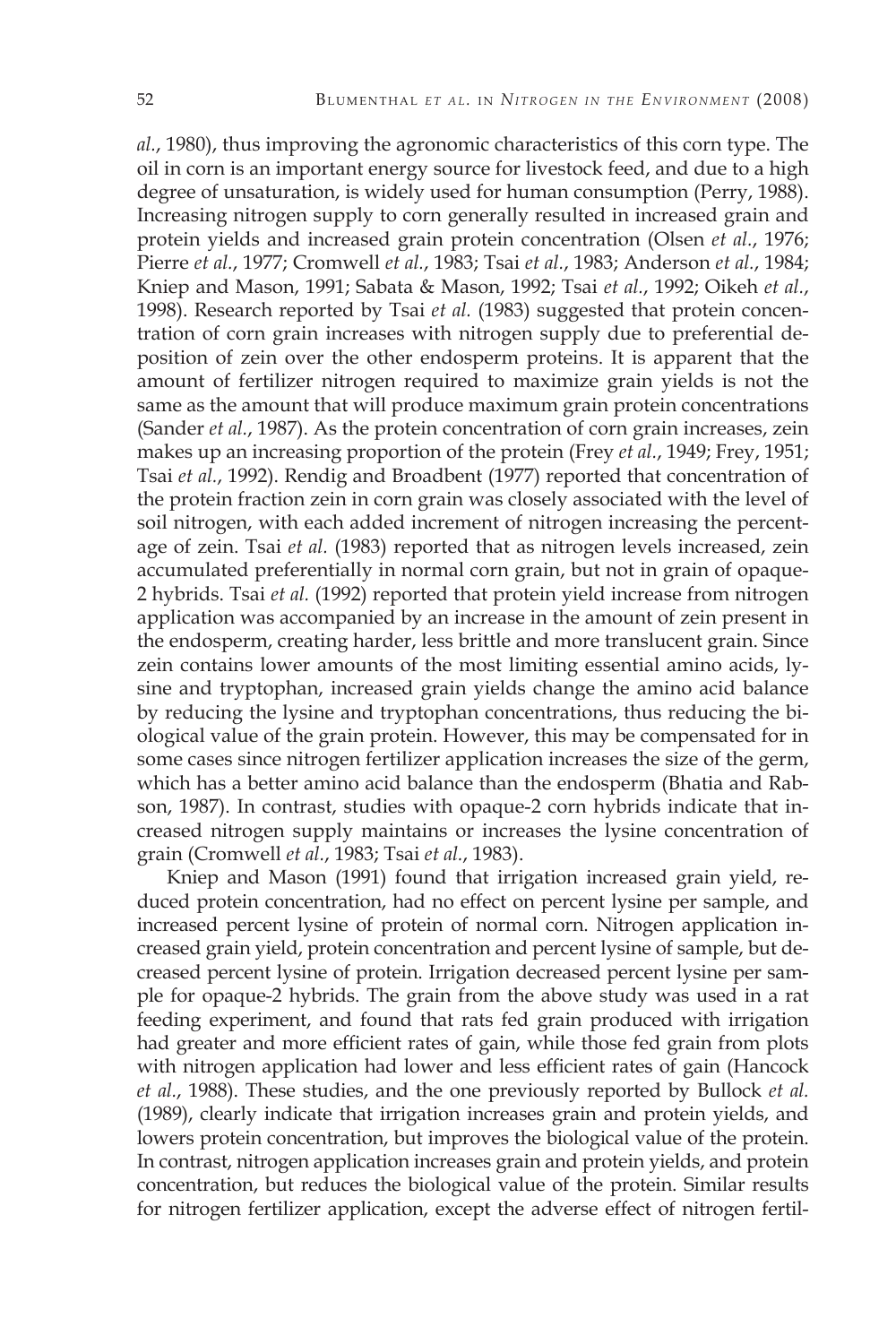izer application on percent lysine and tryptophan was less for opaque-2 hybrids than for normal hybrids were reported by Breteler (1976). MacGregor *et al.* (1961) found that amino acid concentrations of grain did not increase uniformly to nitrogen fertilizer application, and that the concentrations of lysine, methionine, and phenylalanine did not increase. Rendig and Broadbent (1979) found that nitrogen fertilizer application decreased the concentrations of tryptophan, lysine, glycine, arginine, and threonine in protein, while concentrations of alanine, phenylalanine, tyrosine, glutamic acid, and leucine were increased. It is apparent that irrigation has a positive effect on corn grain amino acid balance, while nitrogen fertilizer application has a negative effect.

Large uniform kernel size is desired for dry milling (Paulsen & Hill, 1985), wet milling (Watson, 1987), alkaline cooked products (Shumway *et al.*, 1992), and livestock feed when processed by rolling or cracking. Most agronomic studies have focused on kernel weight which often is highly associated with both kernel density and/or size (Watson, 1987). Personal communications from livestock feeders and dry millers indicate that uniformity of kernel size is important, but has not been studied scientifically. Kernel weight has been shown to increase with increasing nitrogen application (Rendig and Broadbent, 1979; Cromwell *et al.*, 1983; Bauer and Carter, 1986; Kniep and Mason, 1989).

Physical quality of grain is usually measured by kernel hardness (density), kernel breakage susceptibility (brittleness), and stress cracking. Physical quality is a primary concern of the corn dry milling industry to optimize the production of the highest value end-product of uniform, large flaking grits (Paulsen and Hill, 1985). Bauer and Carter (1986) and Kniep and Mason (1989) found that kernel breakage decreased and kernel density increased with nitrogen fertilizer application.

There are few studies on agronomic practice influencing the oil concentration of corn grain, although the development of the specialty high-oil corn for livestock feed (Alexander, 1988) has spurred much recent interest. Earle (1977) showed variations in oil concentration by year from 1917 to 1972, but no correlations were found between oil concentration and variations in temperature, rainfall, or fertilization. Welch (1969) reported that nitrogen, phosphorus, and potassium applications increased the oil concentration of corn grain slightly, but more important was that the increased grain yield resulted in greater oil production per unit of land area. In contrast, Jellum *et al.* (1973) found that increasing nitrogen application rate had no influence on the oil concentration of corn grain.

#### 1.2. *Wheat*

Wheat is grown across a wide range of environments around the world. A broad range of food products stem from wheat. The protein of wheat is unique among cereals. The glutein protein fraction of wheat can trap and retain  $CO<sub>2</sub>$  generated during the fermentation of dough. The most common products are leavened and unleavened baked bread. Other important wheat products are pastries, crackers, biscuits, and pasta. Production factors that increase grain yield also increase the starch concentration of grain while reduc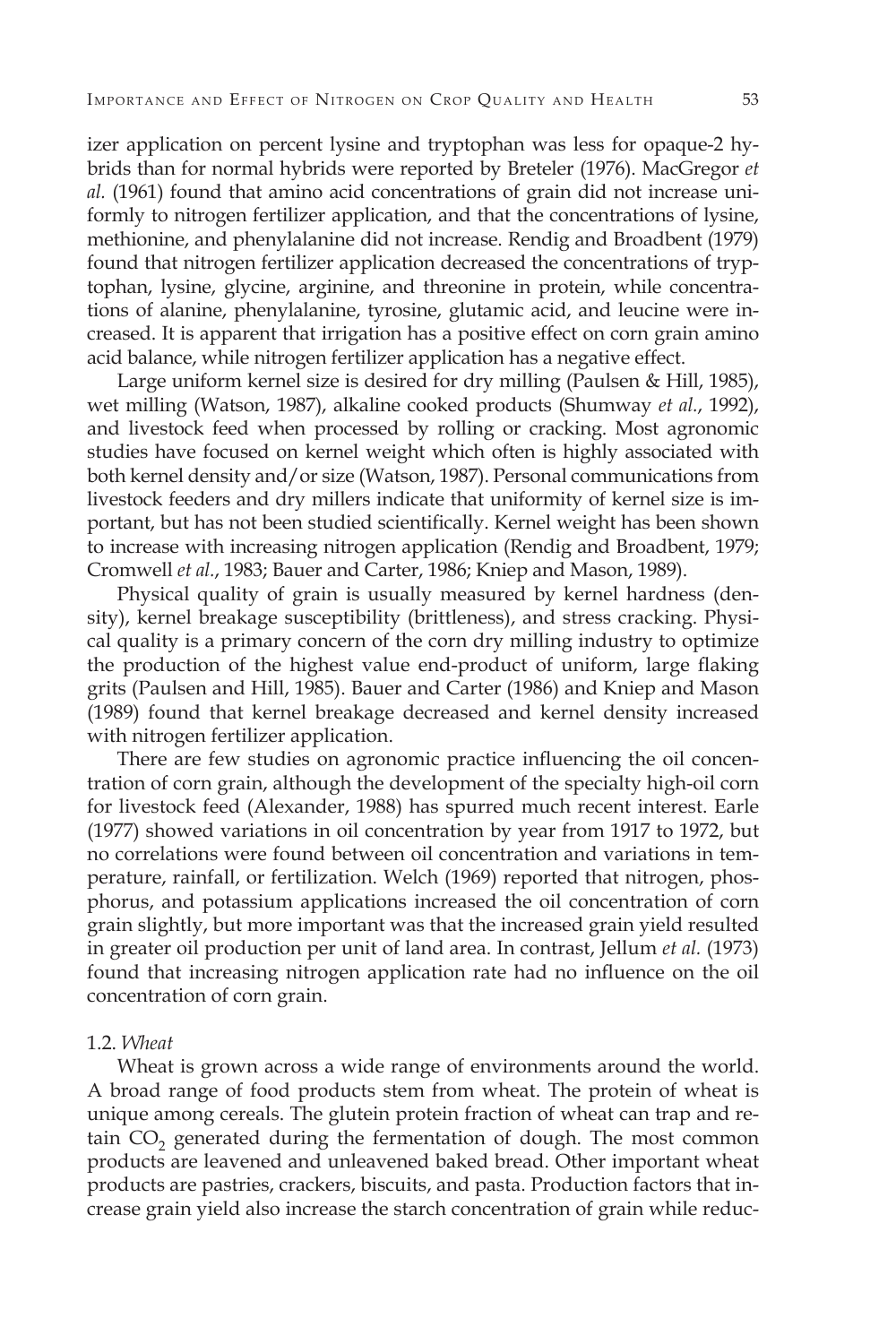ing the grain protein concentration (McDermitt and Loomis, 1981). This inverse relationship has been shown in barley (*Hordeum vulgare* L.), corn, oats (*Avena sativa* L.), rice, sorghum (*Sorghum bicolor* (L.) Moench), and wheat (Prey, 1977). The negative relationship between protein concentration and grain yield is partly associated with the higher glucose costs for synthesis of protein than carbohydrates (Penning de Vries *et al.*, 1974); thus the higher cost of protein synthesis is logically inversely related to the grain yield (Bhatia and Rabson, 1976).

Benzian and Lane (1979) analyzed the relationship between nitrogen supply, grain yield, and grain protein concentration for wheat. They found that a greater nitrogen supply increased grain protein concentration linearly while grain yield response to added nitrogen had a diminishing return relationship. They also found that when nitrogen was very limiting, small nitrogen additions resulted in greater grain yield with decreased protein concentration caused by dilution of the plant nitrogen. However, at higher levels of nitrogen, which are far more common, grain and protein yields usually increased while the grain protein concentration increased as well.

Goos *et al.* (1982) determined protein threshold values of 120g protein per kilogram of grain for winter wheat and later 140g protein per kilogram of grain in spring wheat (Goos, 1984). If wheat protein concentration was below these threshold values, the yield of the crop was limited by nitrogen. Higher protein concentrations than the threshold values could be obtained by increasing nitrogen fertilization. At this level of fertilization, however, only protein concentration increased, whereas no significant effects on crop yield were observed (Christensen and Killhorn, 1981; Fowler and de la Roche, 1984). Foliar applications of nitrogen and fertilization late in the growing season tended to have a greater effect on increasing grain protein concentration than on increasing grain yield (Altman *et al.*, 1983; Gallagher *et al.*, 1973).

Wheat protein is high in glutamic acid and proline, whereas lysine, threonine, methionine, and cystine concentrations are lower than those recommended by the World Health Organization (WHO) (Simmonds, 1978). Kies and Fox (1974) determined that lysine was the most limiting amino acid for human nutrition in wheat protein. The composition of amino acids in wheat protein is affected by nitrogen fertilization. Poulsson (1973) and Timms *et al.* (1981) found that nitrogen fertilization increased the proportion of glutamine, proline, and phenylalanine in wheat protein, while threonine, serine, glycine, alanine, valine, and sulfur amino acids decreased. The balance between nitrogen and sulfur nutrition of the wheat crop also had an effect on grain amino acid composition. Byers and Bolton (1979) and Wrigley *et al.* (1980) observed that high levels of nitrogen supply and marginal levels of sulfur supply resulted in marked reductions of the concentration of cysteine and methionine. Timms *et al.* (1981) observed the similar reductions caused by a nitrogento-sulfur imbalance induced by late-season fertilization of wheat with urea. These changes in amino acid composition affected the quality of the gluten.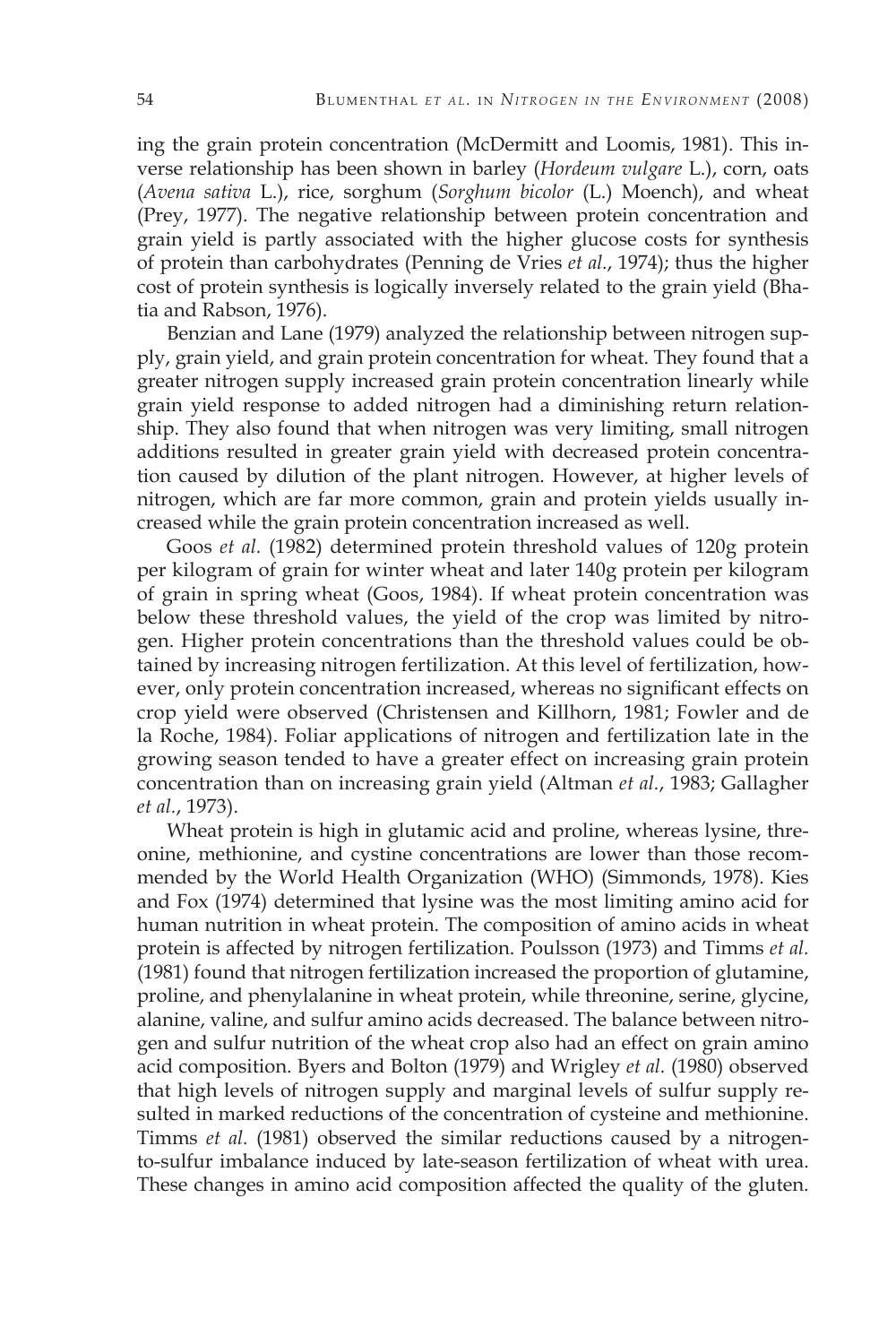Timms *et al.* (1981) found in their study that bread baked with flour containing the highest protein concentration had a lower loaf volume and a lower texture score.

Almost 80% of the kernel protein is found in the endosperm (Vogel *et al.*, 1976). Eighty-five percent of the protein in the endosperm is storage protein. The gliandin (alcohol soluble) fraction and the glutenin (alkali or acid soluble) fraction are the two forms of storage protein. When protein increases in a given cultivar, the gliandin fraction increases, while the glutenin fraction decreases (Ulmer, 1973). Shorter baking mixing times due to this shift in storage protein composition are a consequence of increasing protein levels in wheat (Finney *et al.*, 1987). In a study conducted in Nebraska, Blumenthal *et al.* (2000) found that increased levels of protein caused by nitrogen fertilization resulted in shorter baking mixing times of flour of 12 different winter wheat varieties (Table 1).

#### 1.3. *Rice*

Rice is the primary source of dietary energy and protein for nearly three billion people in Asia. Head rice is more valuable than brokens, and consumers prefer translucent, white grains. Nitrogen nutrition has a large influence on rice grain quality through effects on milling characteristics, translucence, and color.

Most rice is consumed as "white rice." White rice is obtained after dehulling the rough rice, as harvested from the field, to produce brown rice, which undergoes abrasive milling to remove the outer layers of pericarp, seed coat and nucellus, the germ or embryo, and aleurone layers (Juliano, 1993). After milling, white rice represents about 70% of the original yield of rough rice.

| Nitrogen fertilizer<br>treatment* (kg N/ha) | Grain protein<br>concentration $(g/kg)$ | Time to peak<br>resistance (min) |  |  |
|---------------------------------------------|-----------------------------------------|----------------------------------|--|--|
| $\theta$                                    | $104**$                                 | $4.73**$                         |  |  |
| 15                                          | 107                                     | 4.64                             |  |  |
| 30                                          | 110                                     | 4.44                             |  |  |
| 45                                          | 113                                     | 4.39                             |  |  |
| 60                                          | 117                                     | 4.23                             |  |  |
| 75                                          | 121                                     | 4.11                             |  |  |
| $\mathrm{LSD}_{0.05}$                       | 4                                       | 0.21                             |  |  |

**Table 1.** Effect of fertilizer nitrogen on grain protein and dough mixing time (mixograph) of winter wheat.

Adapted from Blumenthal *et al.* (2000).

\* Fertilizer treatments were ammonium nitrate applied topdress in early spring.

\*\* Values are means of 12 winter wheat varieties, 4 years, and 4 locations each year.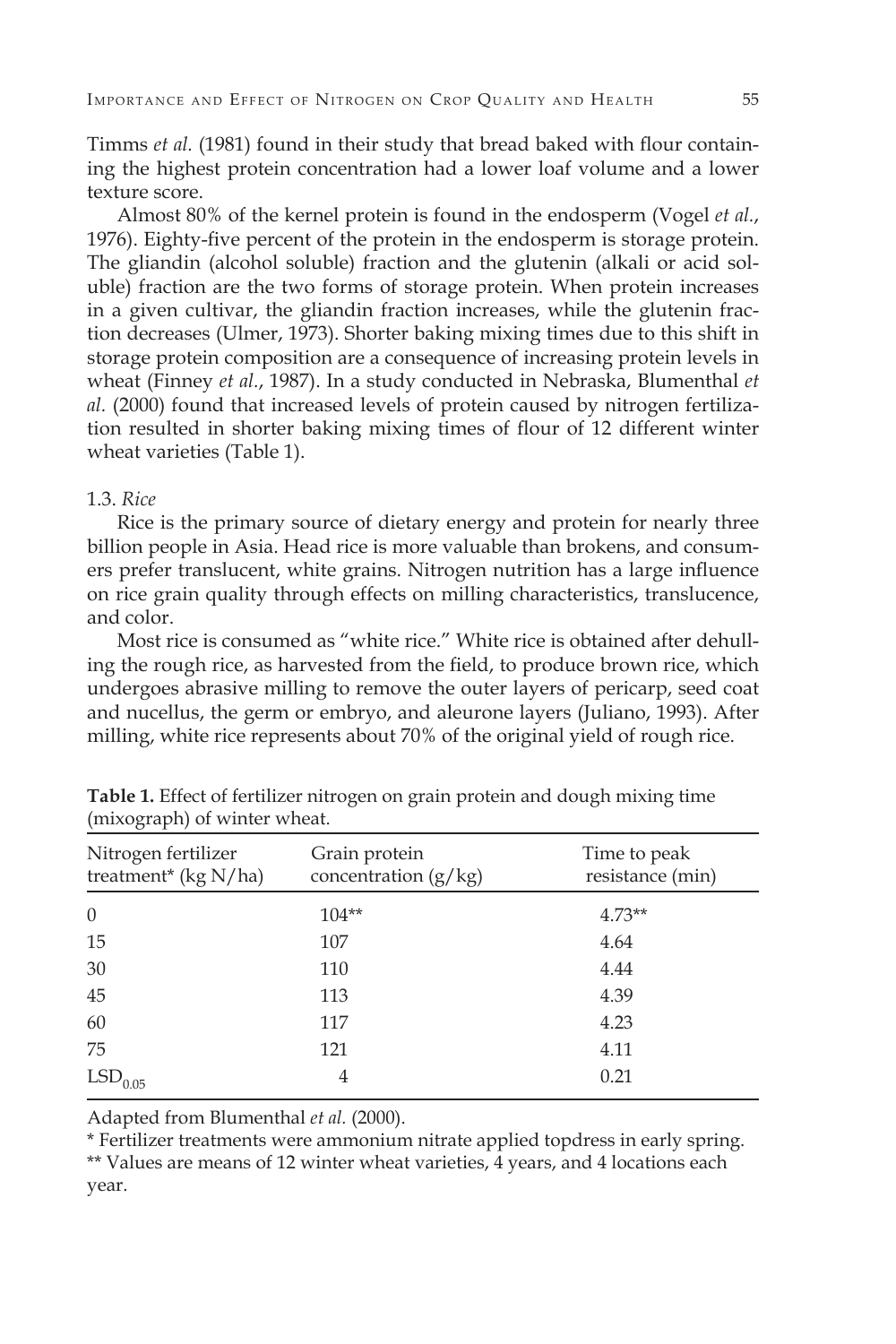Crop nitrogen supply and plant nitrogen status have a marked effect on final protein content of both the brown and white rice. Early work with improved rice varieties conducted in the 1960s and 1970s demonstrated that grain protein could be significantly increased by ensuring adequate nitrogen fertilizer application up to panicle initiation stage (Nangju and De Datta, 1970; De Datta *et al.*, 1972). Subsequent field research has found that improved fertilizer nitrogen use efficiency to achieve both high yields and high grain quality requires careful attention to the rate and timing of nitrogen fertilizer applications such that the total available nitrogen supply from soil and fertilizer is congruent with crop nitrogen demand. In high-yield production systems, improved congruence between nitrogen supply and crop demand sometimes requires several split applications—including a final nitrogen topdressing at flowering stage (Perez *et al.*, 1996). In one field study with transplanted rice in the Philippines, an additional nitrogen topdressing at flowering resulted in a 6% increase in rough rice yield and a 25% increase in grain protein compared to a treatment that received all of the nitrogen fertilizer by panicle initiation stage (Table 2). Although the rate and timing nitrogen treatments are confounded in this study, additional studies have consistently demonstrated the effectiveness of nitrogen application at flowering to optimize both yield and grain protein in high yield systems where soil nitrogen is not sufficient to meet crop nitrogen demand during grainfilling.

An increase in rice grain protein is primarily reflected in greater amounts of the storage proteins glutelin and prolamin (Cagampang *et al.*, 1966). These proteins are located in protein bodies within the starchy endosperm. When total grain protein is less than 10%, an increase in grain protein causes little reduction in lysine content. Most commercial rice has grain protein below 10%. Therefore, protein quality should not be significantly reduced when nitrogen management increases grain protein up to this 10% threshold.

| Nitrogen fertilizer<br>treatment <sup>*</sup> ( $kg/ha$ ) |                  |    |          | Rough<br>Rice    | Head                                            | Head<br>Rice |                    |                  |                     |
|-----------------------------------------------------------|------------------|----|----------|------------------|-------------------------------------------------|--------------|--------------------|------------------|---------------------|
| PP                                                        |                  |    |          |                  | Yield<br>MT PI PL Total (kg/ha) (%) (kg/ha) (%) |              | rice Yield Protein |                  | Translucency<br>(%) |
| $\left($                                                  | $\left( \right)$ |    | $\theta$ | $\left( \right)$ | 5.3c                                            | - 37.5c      | 2.0c               | 5.6c             | 58.2c               |
| 120                                                       | 0                | 60 | $\Omega$ | 180              | 9.3 <sub>b</sub>                                | 47.1b        | 4.4 <sub>b</sub>   | 7.6 <sub>b</sub> | 76.4b               |
| 60                                                        | 60               | 60 | 45       | 225              | 9.9a                                            | 57.7a        | 5.7a               | 9.6a             | 85.5a               |

**Table 2.** Effect of rate and timing of nitrogen fertilizer application on rice yield and quality characteristics.

Modified from Perez *et al.* (1996).

Means in the same column followed by different letters are statistically different at *P* < 0.001 by Ducan's multiple range test.

\* Nitrogen fertilizer timing designations: PP, preplant; MT, maximum tillering; PI, panicle initiation; FL, flowering.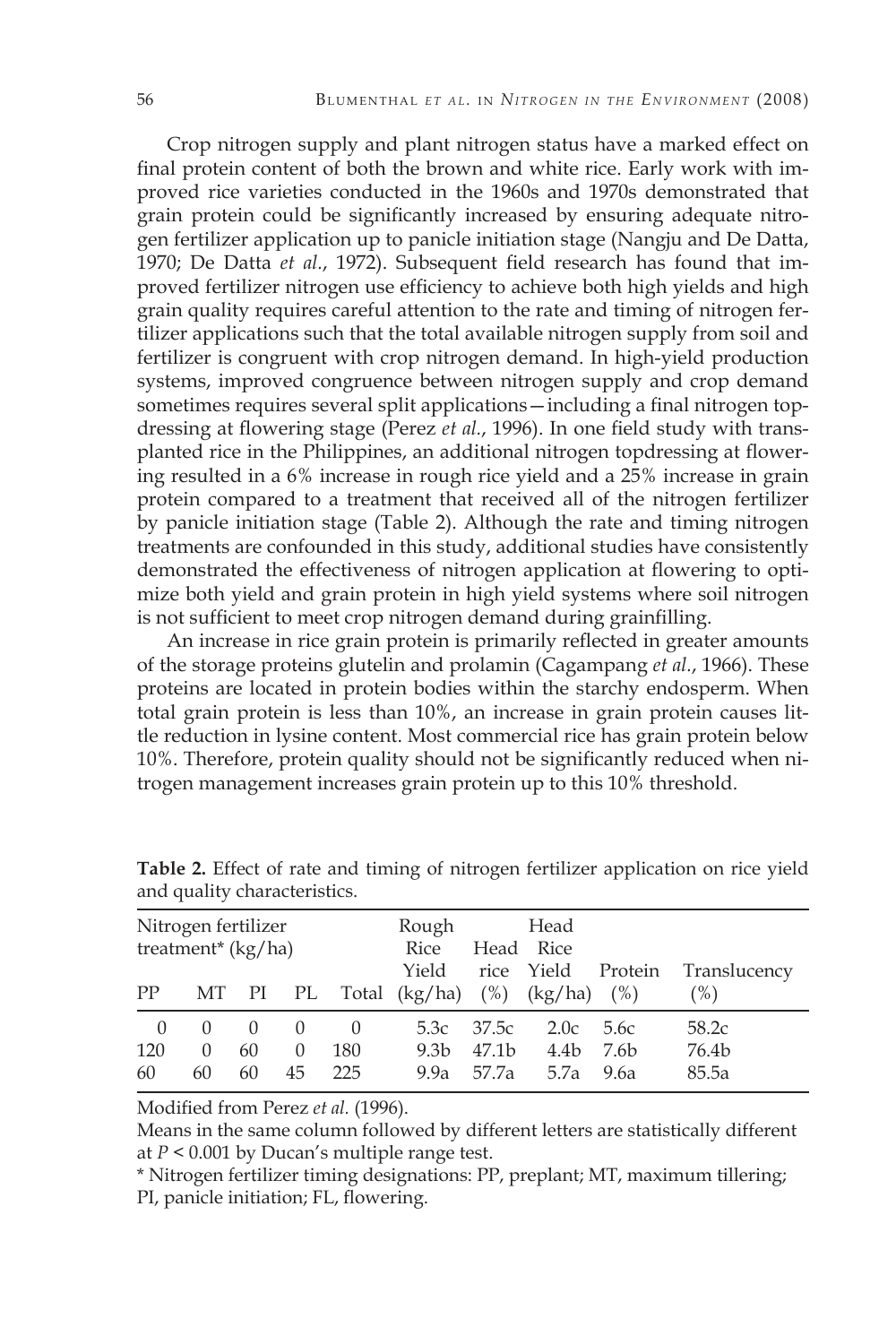The influence of nitrogen management on rice milling properties is as important as the effects of plant nitrogen nutrition on grain protein. Increased grain protein makes brown rice more resistant to cracking and breakage during abrasive milling than low protein rice of the same variety. Typically there is a tight, positive correlation between grain protein content and head rice yield. For example, in the previously cited study, head rice percentage was 58% of the rough rice for high-protein rice that was obtained when nitrogen fertilizer was applied at flowering versus only 47% head rice when the last nitrogen topdressing was applied at panicle initiation (Table 2). Taken together with the 6% increase in yield of rough rice, with a nitrogen application at flowering, head rice yield increased by 30% and head rice protein yield increased by 63% compared to the treatment without nitrogen application after panicle initiation.

Grain protein also has a large impact on other quality traits. Translucency is often positively correlated with protein content of milled rice, while grain whiteness can decrease as grain protein increases (Cagampang *et al.*, 1966). Through appropriate nitrogen fertilizer management, however, it is possible to increase protein content and translucency while maintaining whiteness within acceptable limits. Such was the case in the Perez *et al.* (1996) study in which translucency increased from 76.4% to 85.5% with a nitrogen application at flowering stage (Table 2), while whiteness remained above 40% (data not shown), which is comparable to milled rice whiteness in most Asian and European markets. Although grain protein content also affects other quality traits related to palatability, such as stickiness and chewiness (Hamaker, 1994), preferences for these traits vary widely in different regions and countries.

#### **2. Oil Seed Crops**

Oil seed crops are recognized as those whose oil is the most valuable component of the seed, being utilized for both edible and industrial purposes. There is also considerable vegetable oil produced as a byproduct of extraction for other components as is the case with corn oil. Oil serves primarily as a source of energy and carbon precursors in germinating seed. Synthesis of storage lipids occurs in the seed and, thus, oil composition is genetically determined by the embryo, and relative weight of the embryo to endosperm and seed coat determines oil content. It is generally accepted that there is a negative relationship between protein and oil content. Oil and protein constituents are synthesized at different rates and times during oilseed development. Variation in nitrogen fertility during seed development and maturation affects the synthesis of fatty acids and, therefore, their final proportions in the oils of mature seeds. Since not only oil composition but oil content as well is affected by nitrogen fertility, this can affect oil utilization and the value of specific oilseed crops. While nitrogen-limiting situations generally reduce total oilseed production and, hence, oil yield per acre, there are few instances where the crop quality is actually reduced by inadequate nitrogen availability.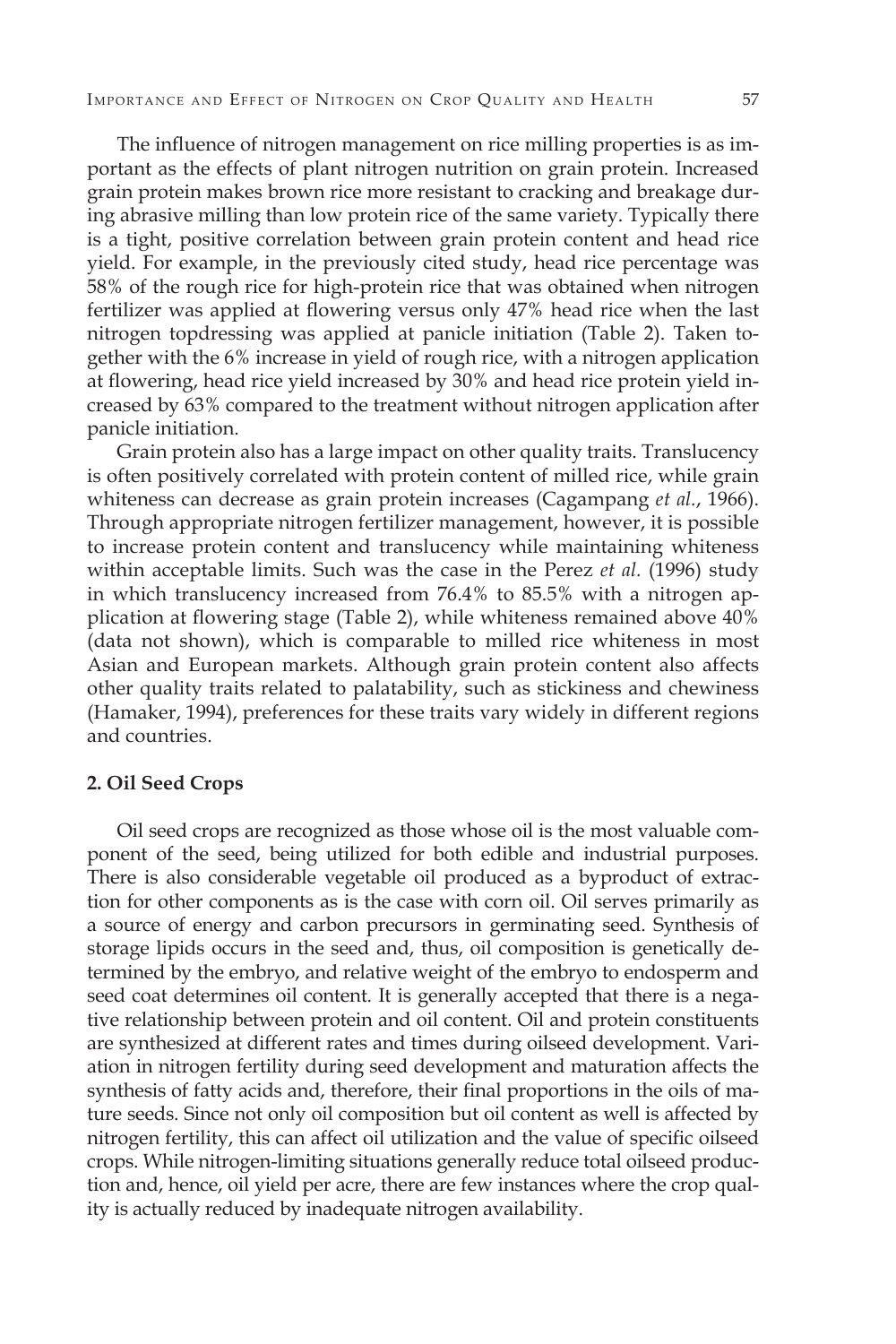### 2.1. *Sunflower*

Sunflower (*Helianthus annuus* L.) is capable of considerable translocation of nitrogen from leaves to maturing seeds (Cheng and Zubriski, 1978; Mathers and Stewart, 1982; Hocking and Steer, 1983). Numerous trials have been conducted on response to nitrogen fertility, but the response estimate proposed by Dahnke *et al.* (1981) seems to be rigorous enough to fit most other reports. It is based on the equation: nitrogen fertilizer applied = 0.05 × Yield goal – Nitrate nitrogen in a 150-cm soil sample. Higher levels of nitrogen fertility can affect seed quality by increasing protein and decreasing oil concentrations (Steer *et al.*, 1984, 1986). The increase in yield response to nitrogen fertilizer, however, resulted in an overall increase in oil yield. Geleta *et al.* (1997) found both a significant decrease in oil content and return per acre as nitrogen rates increased from 40 to 115 kg/ha. They broke the 37 site years into three groups (high, medium, and low yielding) and found a similar response for all three groups. Besides nitrogen fertilizer effects on oil concentration, Steer and Seller (1990) found that the application of nitrogen fertilizer before floret initiation increased the concentrations of palmitic and linoleic acids, but decreased those of stearic and oleic acids. On the contrary, Bahl *et al.* (1997) found a decrease in oil content with additional nitrogen, but an increase in the ratio of oleic acid and linoleic acid. The discrepancy may have to do with nitrogen-phosphorus interactions, since the studies varied in their phosphorus treatments. This information may be helpful in managing mid-oleic sunflowers that are currently increasing in market share.

#### 2.2. *Rapeseed*

Rapeseed (*Brassica napus* L.) also tends to have reduced oil content with high nitrogen fertility (Krogman and Hobbs, 1975; Holmes and Ainsley, 1979). As glucosinolates are synthesized from sulfur amino acids, glucosinolate content is affected by both nitrogen and sulfur availability and the nitrogen: sulfur ratio should be taken into account when assessing the effect of nitrogen on glucosinolate content. A plentiful supply of both elements can result in high levels of glucosinolates and, according to Grant and Bailey (1993), the optimal ratio of nitrogen to sulfur is 12 at flowering time. High glucosinolate content has been recorded after restricted nitrogen fertilizer application: the effect of nitrogen on seed glucosinolate content varied from one year (Bilsborrow *et al.*, 1993). Forster (1978) found that in pot studies nitrogen rate lowered seed oil content and increasing potassium content, at the high nitrogen rate, increased oil content. He also found an increase in glucosinolate and protein content with increasing nitrogen rates.

A negative correlation between oil and protein content in the traditional determination of seed quality is well documented. High nitrogen applications reduce oil content and increase protein content. The economic value of the oil has led to reduced nitrogen usage and protein content of the meal has been decreasing.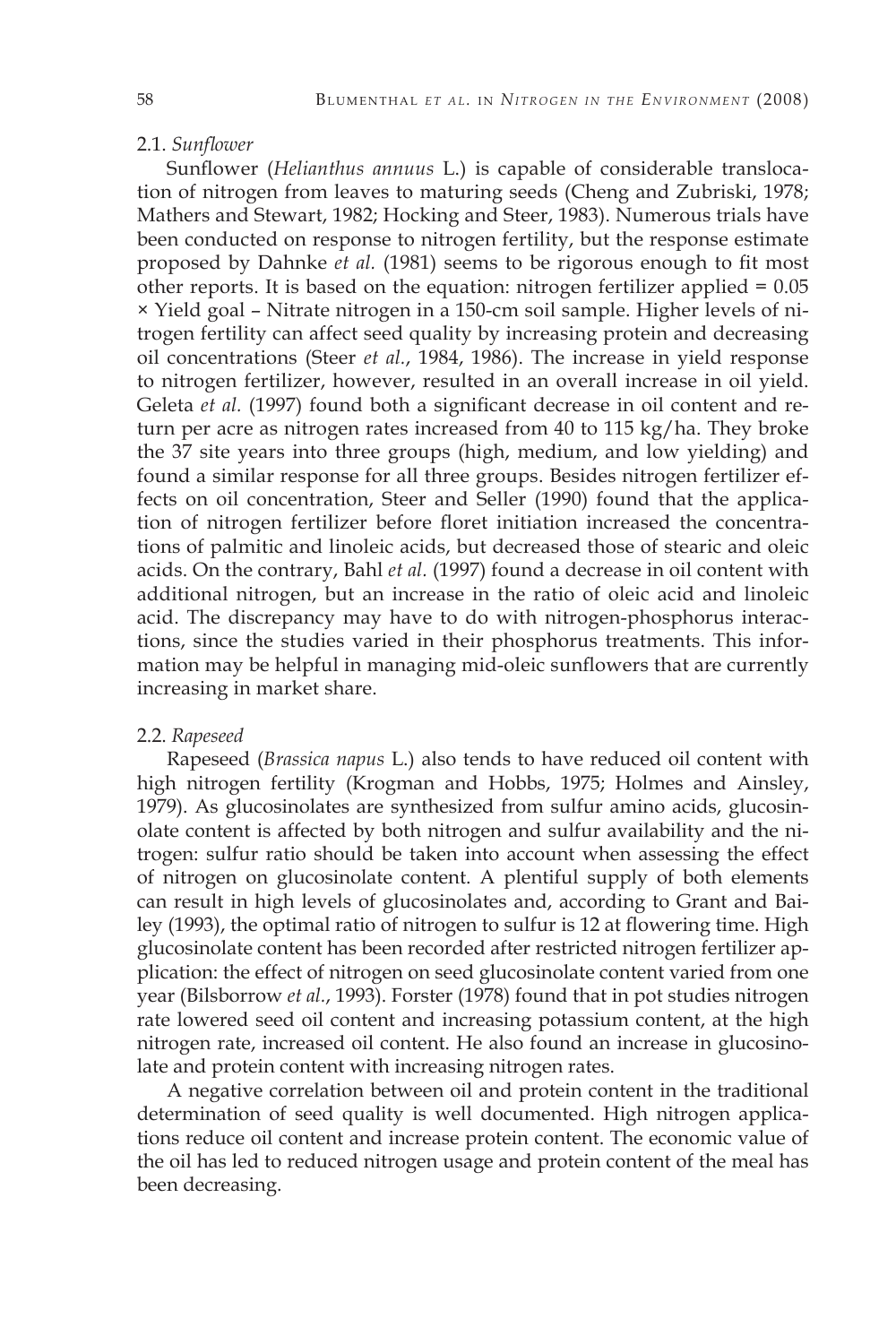#### 2.3. *Soybean and Peanuts*

Soybeans (*Glycine max* (L.) Merr.) and peanuts (*Arachis hypogaea* L.), both nodulating legumes, are still responsive under many conditions to increasing nitrogen levels in terms of yield. However, the oil content appears to be less negatively impacted by nitrogen rates (Bishnoi and Dutt, 1980; Pawar *et al.*, 1982; Abdel-Wahab *et al.*, 1988; Nagre *et al.*, 1991). However, there are still several reports of decreasing oil concentration at higher nitrogen rates (Hassan *et al.*, 1985; Jadhav *et al.*, 1994). Ohyama *et al.* (1994) report on variation in amino acid ratios in soybeans under nitrogen limiting and adequate conditions, with aspartic acid being higher under the nitrogen limiting conditions.

### **3. Root and Tuber Crops**

#### 3.1. *Sugarbeet*

For thousands of years, sugar, as sucrose is commonly called, has been a valuable part of human diet. Sucrose is an important component or additive to a broad range of foods, beverages, and pharmaceuticals. Two-thirds of consumed sugar stems from sugarcane (*Saccharum officinarum* L.) and onethird of consumed sugar stems from sugarbeet (*Beta vulgaris* L.). Sugarcane is produced in tropical and subtropical climates, whereas sugarbeet is produced in temperate climates.

For the last 50 years, refined nitrogen nutrition has been a major focus of agronomic practices in growing sugarbeet. There are several reasons for this. Firstly, soil supply of mineral nitrogen forms is often not sufficient for optimal crop growth (biomass) and a producer has, through addition of nitrogen fertilizers, immediate control over the nitrogen economy of the crop; secondly, correct nitrogen nutrition is crucial for the quality of the crop; and thirdly, losses of nitrogen from cropping systems have been implicated in the contamination of surface and groundwater.

Once harvested, sugarbeet will undergo a series of processing steps until almost pure sugar (>99.9% sucrose) is obtained. Beets are stored for a period of up to several months. At the factory, beets are flurned, washed, and sliced in thin strips. Raw juice is obtained from these strips by counter-extraction (diffusion) with hot water. Raw juice is submitted to several purification and concentration processes. From concentrated juice sucrose is harvested, crystallized under vacuum, in several steps involving repeated dissolution of nonextractable sugars to gain as much sucrose as possible. In the end of these processes, there are basically three components left of the sugarbeet crop: sucrose, molasses, and beet pulp. Molasses is the syrup that contains all the components from which no more sugar can be extracted economically and beet pulp is the insoluble beet tissue left over from the process of counterextraction. Both, molasses and pulp are commonly sold as animal feed.

While adequate nitrogen supply to the crop must be insured to obtain optimal root yield, excessive nitrogen supply can have several detrimental effects on sugar-beet quality. Excessive nitrogen supply, especially late in the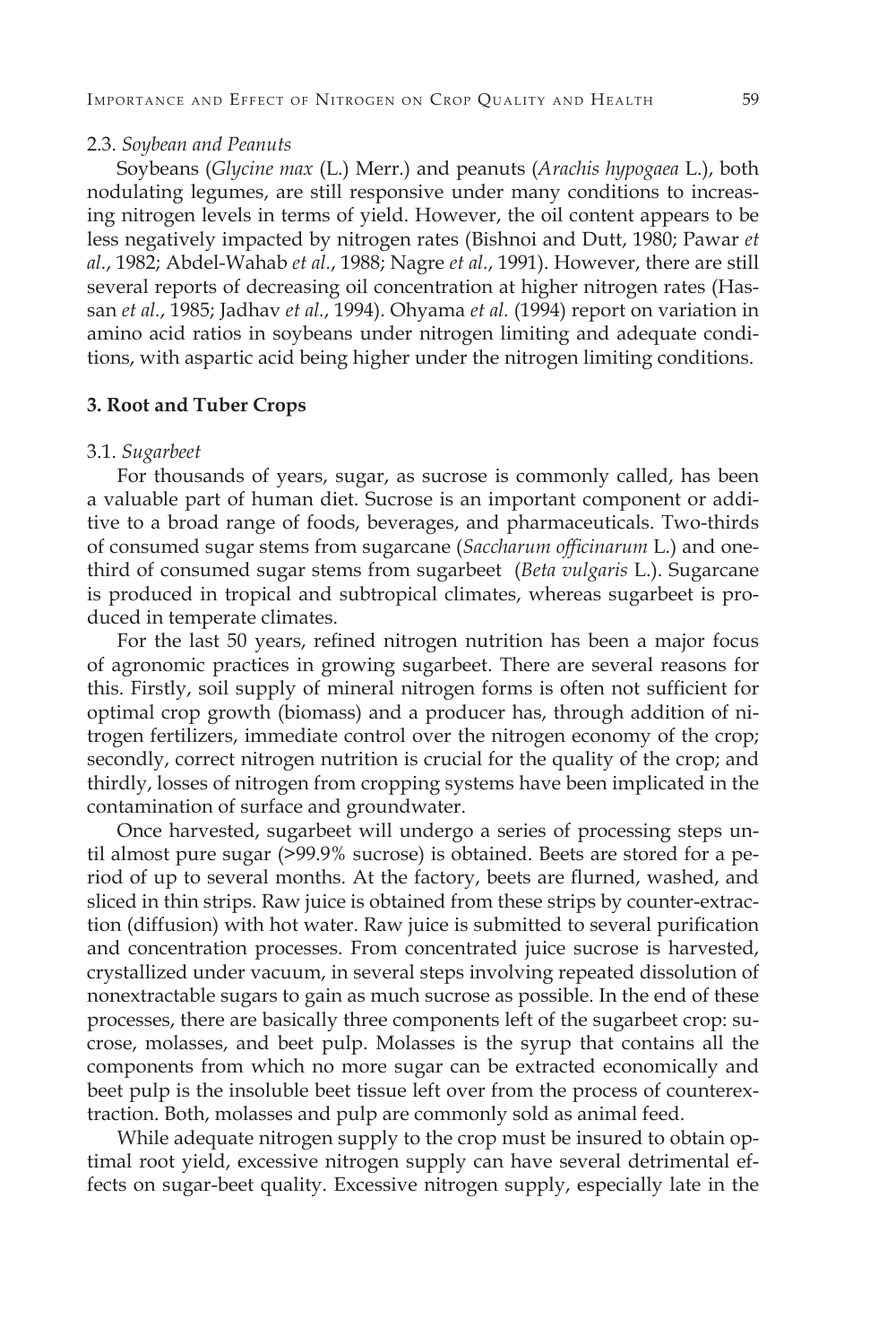growing season, has in general two main effects on the quality of the harvested beets: (1) it decreases the concentration of sucrose in the beets; and (2) it increases the impurities of the juice from which sugar is extracted.

The decrease in sucrose concentration is mainly caused by dilution, that is, the roots retain more water, which in turn reduces the concentration of sucrose per unit fresh matter (Wieninger and Kubadinow, 1973). Abundant nitrogen supply also reduces the amount of marc (Wieninger and Kubadinow, 1973). Marc is the insoluble part of the sugarbeet root. It is the main component of beet pulp. As such, it is the second most valuable product of sugarbeet. A secondary component of the reduction of marc by oversupply of nitrogen, is that under such conditions sugarbeet roots tend to be heavier and contain relatively less marc (Beiss, 1988). Under high nitrogen supply, the physical strength of the beet tissue is lower (Bürcky *et al.*, 1978; Drath *et al.*, 1984). This is undesirable for two reasons. Firstly, lower tissue strength results in higher losses during harvesting and handling of beets due to breakage and associated losses by invasions of pathogen through wounds. Secondly, lower physical strength of the root tissue also causes problems during slicing of beets. Strips obtained from such roots often are not optimally conducive to sucrose extraction process.

Juice purity is reduced by excessive nitrogen through increases in alpha-amino-nitrogen (Wiklicky, 1971; Burba *et al.*, 1984), invert sugars, lime salts (Reinefeld and Baumgarten, 1975), and raffinose (Burba and Nitzschke, 1980). Sugarbeets take up most of the nitrogen (150–170 kilogram of nitrogen per hectare) before row closure of the canopy. After row closure, they have only modest demand for additional nitrogen (about 1 kilogram of nitrogen per hectare per day). When nitrogen uptake exceeds demand, the concentration of nitrogenous impurities, especially alpha-amino acids, increases. At high levels, they hurt the crystallization process of sugar, thereby, rendering sugar extraction less efficient (Armstrong and Milford, 1985). Invert sugars (glucose and fructose) are obtained by acid or enzyme (invertase) hydrolysis of sucrose. High levels of invert sugars mean losses of sucrose. Additionally, high levels of invert sugars cause discoloration of white sucrose. Invert sugars are also the primary cause of increased lime salts (K, Na) (Oldfield *et al.*, 1971). Lime salts in turn increase the amount of sucrose lost to molasses. High levels of raffinose can decrease the crystallization rate of sucrose and impair sucrose crystal morphology (Vaccari *et al.*, 1986).

### 3.2. *Potatoes*

Many production variables influence the quality of potatoes (*Solarium tuberosum* L.) for processing into chips and fries, and for the count-carton fresh market (Pavlista, 1995). Besides fertilization, cultivar selection, seed quality, planting density, soil moisture (irrigation), timeliness of farming operations, crop rotations, vine desiccation, handling, and storage are controllable production variables that effect quality (Pavlista and Ojala, 1997). Processors require high quality for chips and fries with desirable color, flavor, texture, and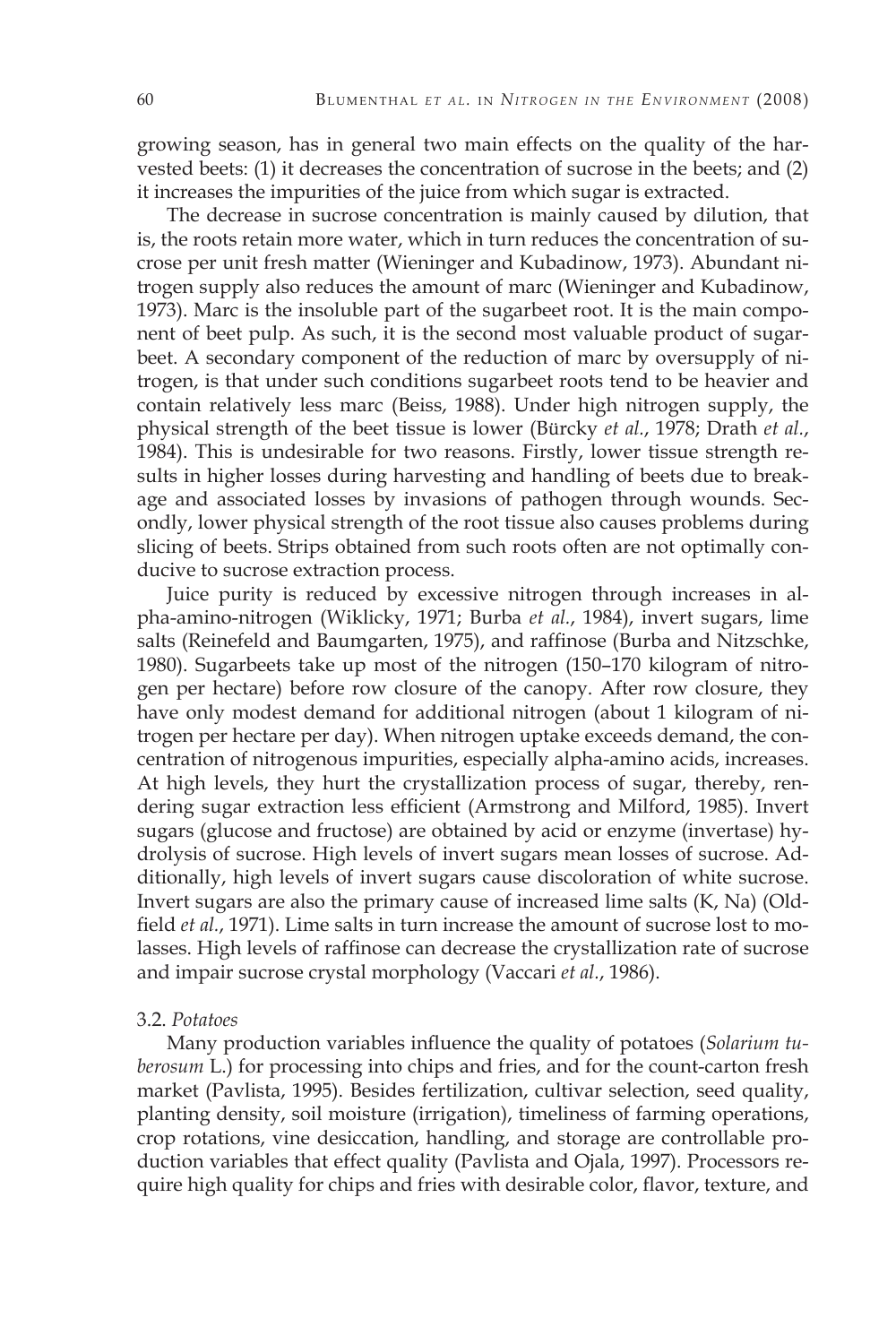appearance (Gould and Plimpton, 1985). Nitrogen fertilization has a key impact on potato quality for processing, as well as influencing potato size for the fresh market. Not only is tuber size affected by nitrogen but also starch content, estimated by specific gravity, and sugar content is greatly affected (Talbert and Smith, 1975; Salunkhe *et al.*, 1991).

Soils used for potato production nearly always require nitrogen to be added for optimum yields and quality. Nitrogen is typically added at the beginning and the middle of the season. It is often applied before planting or during early vegetative stages of growth. Nitrogen may be additionally supplied through irrigation systems during early tuber growth. Petiole nitrate-nitrogen is often monitored during vine and early tuber growth, and guidelines are available for many cultivars. Adequate nitrogen will usually improve tuber quality, size, maturity, dry matter and sugar content (Table 3).

Tubers from plants with low nitrogen are usually small with low dry matter content and high reducing sugar levels (Iritani and Weller, 1980; Sowokinos and Preston, 1988). Excessive nitrogen delays tuber initiation, while promoting excessive vine growth. Too much nitrogen results in tubers with a lower dry matter content and immature skin prone to bruising and susceptibility to shatter bruise (Dean and Thornton, 1992). Proper nitrogen fertilization of potato crops is important to achieve optimum quality for processing.

Quality-processed potato chips and French fries can only be made from high-quality raw product. The major attributes important for potato chip and French fry processing include optimum size and shape, minimal external and internal defects, and desirable dry matter and sugar contents. These attributes determine finished product quality, for example, size or length, color, texture, uniformity, and desired appearance (Gould and Plimpton, 1985). Two key quality characteristics affected by nitrogen are specific gravity (dry matter content) and reducing sugar (glucose) content.

| Deficient           | Adequate             | Excess                            |
|---------------------|----------------------|-----------------------------------|
| Very small tubers   | Optimal-sized tubers | Slightly small tubers             |
| High sugar levels   | Low sugar levels     | High sugar levels                 |
| Low dry matter      | High dry matter      | Medium dry matter*                |
| Few useables        | Most useable         | Many useables                     |
| Over-mature tubers  | Mature tubers        | Immature tubers*                  |
| Disease susceptible | Disease resistant    | Disease and bruise<br>susceptible |

**Table 3.** Influence of nitrogen levels of potato crops on tuber quality.

\*Phosphorus fertilizer application will help to improve quality (e.g., skin maturity and dry matter content) of tubers at harvest when potato crops have excessive nitrogen fertility levels.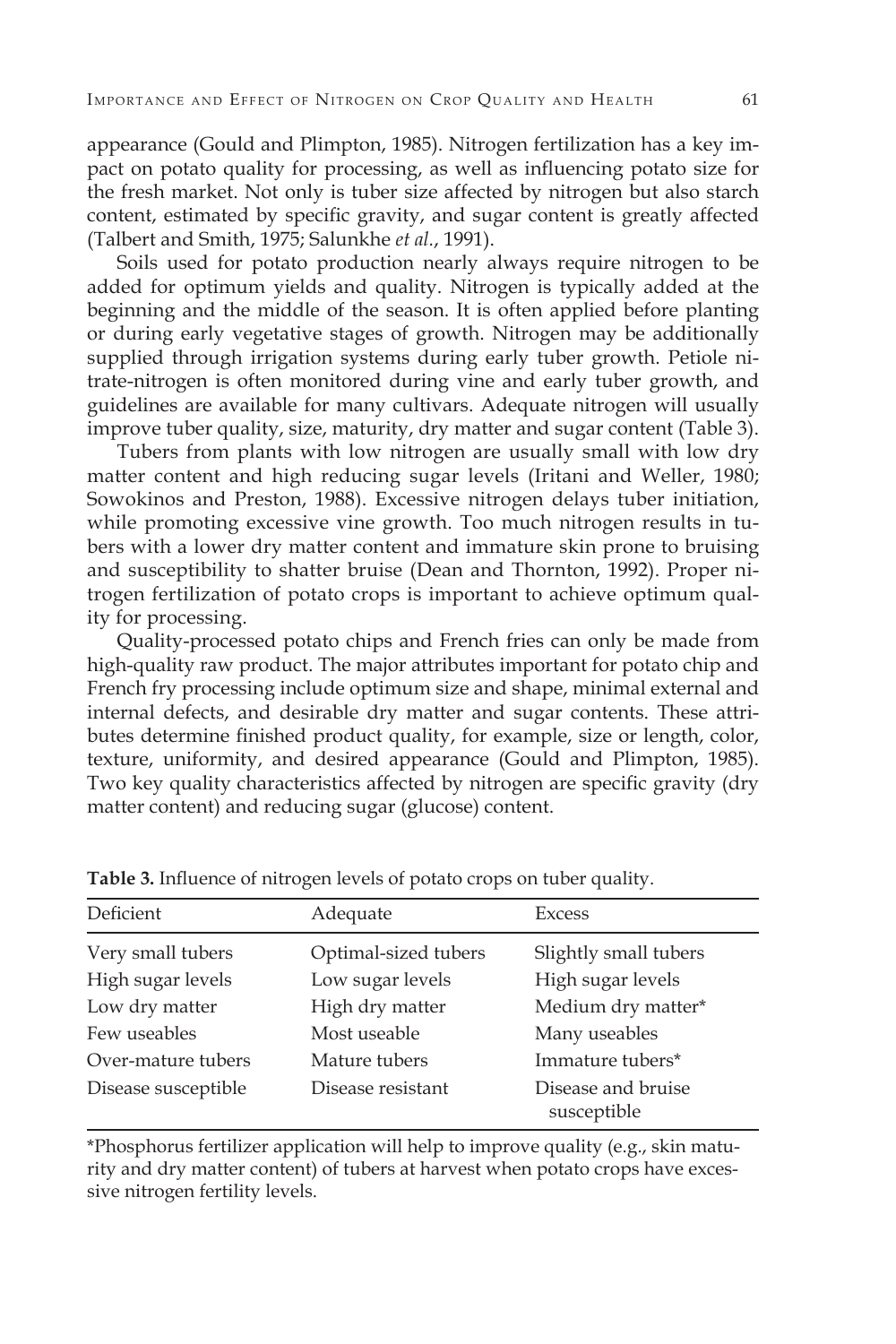Dry matter content varies from 15% to 24% between potato types and cultivars (Pavlista, 1997). Potatoes used for potato chips and French fries require a narrow range in dry matter content. Higher dry matter content (higher specific gravity) in raw product improves recovery rate during processing and directly influences texture and appearance, and indirectly influences the color of potato chips and French fries. Since specific gravity has a near-linear relation with dry matter and starch content in tubers, it is the common way for measuring these quality characters.

For potato chips, specific gravity is critical because it affects the thickness, color, crispness, oiliness, and the taste of the product. It also affects the recovery rate of chips from raw potato tubers. The preferred specific gravity for chipping potato tubers is between 1.090 and 1.099. Higher shear forces, resulting from high specific gravity, increase the mealiness and dryness giving the chip its characteristic "snap" or brittleness. The principle component of texture is starch content. The lower the specific gravity of the tuber, the more fragile is the final potato chips and the more likely they are to break. This breakage is called "hash" in packages.

For French fries, specific gravity has more influence on the quality of the finished fries and the production efficiency of the processing plant than any other single tuber quality. Specific gravity determines the French fry's texture, appearance, recovery rate, oil usage, and energy usage by the processing plant. Potatoes processed into French fries should be within a range of specific gravity, 1.080–1.089, to produce fries with excellent texture and appearance. High specific gravity does not guarantee the best texture, but low specific gravity does guarantee that the product will have an inferior consistency or texture.

North American consumers prefer potato chips and French fries to have a uniform light color. Light brown, or darker color, chips are usually not well received. Finished product color in potato chip and French fry processing is determined particularly by glucose content. For low glucose content, proper maturation before harvest is essential for allowing reducing sugars to reach low levels in tubers. During frying, the critical chemical reactions that cause darkening of potato chips and French fries are nonenzymatic browning (Maillard reaction) during frying.

The brown color caused by the Maillard reaction is due to polymerized cyclamen. Glucose in potato tissues reacts with asparagine, an amino acid, to produce cyclamen which then polymerizes during frying to form a discoloration. Asparagine is usually present at a sufficiently high concentration for this reaction, so, glucose is the limiting substrate. Glucose levels higher than about 0.35 mg/g of fresh potato will result in brown product.

#### **4. Forages**

Forages are an important component of agricultural systems. In the United States more than 50% of agricultural land is kept in grassland pasture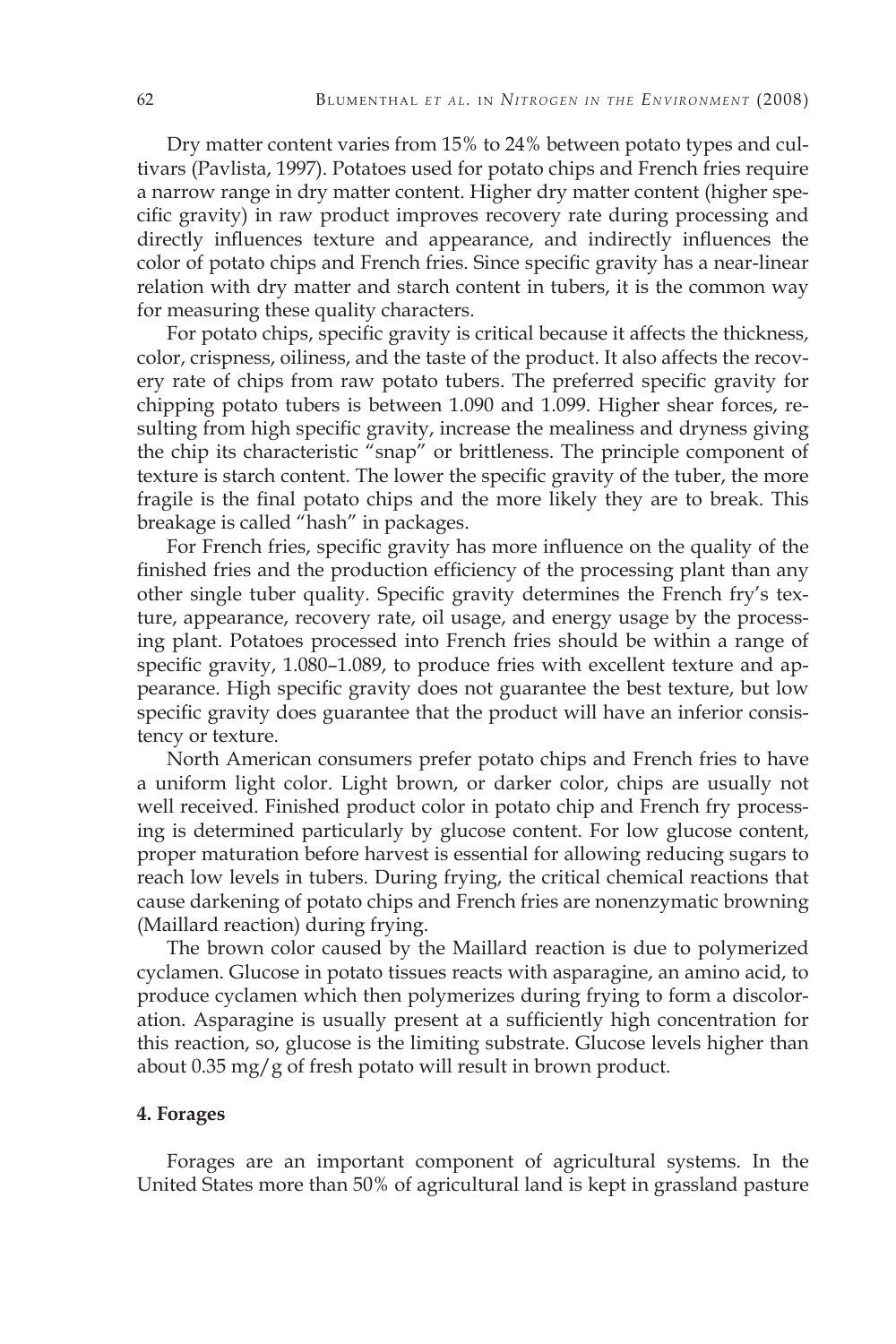and cropland used only for pasture (USDA, 1992). The forage resource is the backbone of animal meat production.

Nitrogen is the most limiting factor for grassland productivity. Hence, application of nitrogen fertilizers profoundly affects grassland systems in many ways. At low rates, nitrogen fertilization increases forage yield with little effect on forage nitrogen. It stimulates tiller development, increases leaf size, and lengthens the period of green leaves (Rhykerd and Noller, 1974). At a higher level of nitrogen fertilization. yield and nitrogen concentration in the forage are increased. Increased water concentration and decreased soluble carbohydrates are commonly observed after nitrogen fertilization of grasses (Messman *et al.*, 1991; Brink and Fairbrother, 1992).

Most of the nitrogen taken up by the forages is incorporated into protein. However, 10-30% of the absorbed nitrogen exists in the plant as nonprotein nitrogen, mainly amino acids, nitrate, and secondary plant metaholites (Dougherty and Rhykerd, 1985). Accumulation of nitrates within forages can he a problem under conditions of high nitrogen supply and impaired photosynthesis, for example, low level of solar radiation or drought stress (Stritzke and McMurphy. 1982). Animal health problems are a consequence when nitrate is reduced to nitrite in the rumen and absorbed in the bloodstream. A wide range in critical forage nitrate concentration has been observed. Dougherty and Rhykerd (1985) reported that a nitrate concentration as low as 0.1% can cause problems, whereas Kemp and Geuring (1978) observed problems only at the much higher concentration of 6%. Low levels of soluble carbohydrates may cause problems with silage fermentation, resulting in poor silage quality.

Nitrogen application will also increase the concentration of total organic acids and alkaloids in forage. Wedin (1974) and Odom *et al.* (1980) suggested that increased alkaloid concentration in reed canary grass (*Phalaris arundinacea* L.) and tall fescue (*Festuca arundinacea* Scherb.) may be responsible for lower forage palatability, resulting in lower forage intake. Bush *et al.* (1979) observed that accumulation of perloline in tall fescue was a contributing factor to summer toxicosis syndrome.

Nitrogen fertilization also has an impact on mineral composition of the forage. If nitrogen is supplied in the ammonium form. uptake of cations such as calcium, potassium, and magnesium is reduced (George and Thill, 1979). By lowering magnesium concentration, ammonium fertilization may induce grass tetany. Other effects of nitrogen fertilization on mineral composition of forages are inconsistent. Whitehead *et al.* (1986) found lower concentrations of macroand micronutrients. caused mainly by dilution, whereas Reid and Jung (1974) reported little effect of nitrogen fertilization on mineral composition of forage.

Nitrogen fertilization of forages often had little impact on forage digestibility. Van Soest (1982) reported that as nitrogen fertilization increases lignin production, digestibility may be reduced. Others (Messman *et al.,* 1991: Puoli *et al.,* 1991) found that the rate of neutral detergent fiber digestion and with it animal feed intake was increased upon nitrogen fertilization. Nitrogen fertilization of forages was more likely to increase digestibility of warm-season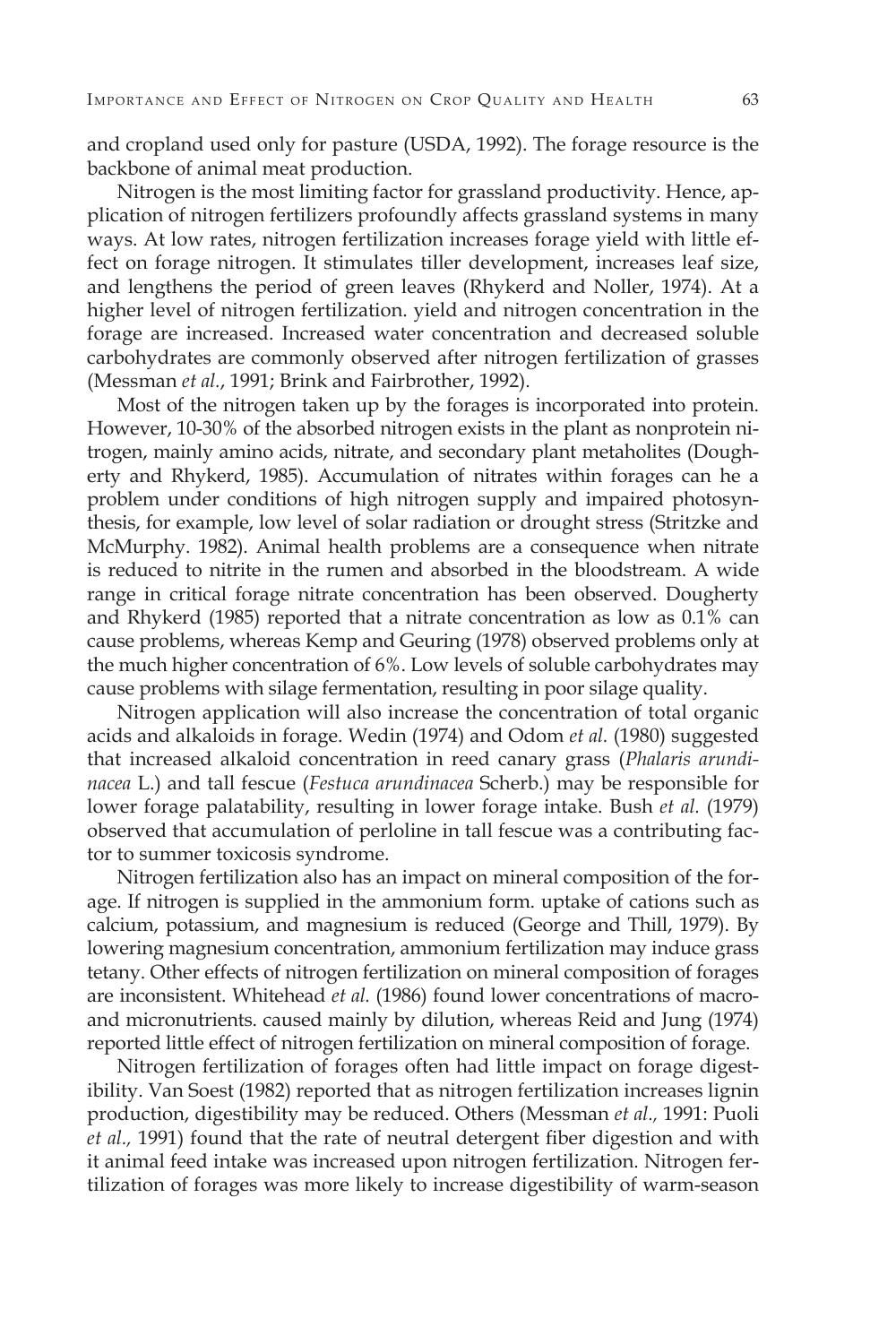grasses because of their lower nitrogen content as compared to cool-season grasses (George and Hall, 1983). The main beneficial effect of nitrogen fertilization of forages, on meat production per unit land, increases in yield resulting in increased carrying capacity (Wedin, 1974). In warm-season grasses, many studies found that increased nitrogen fertilization caused higher beef gains in kg/ha (Rhem *et al.*, 1975; Perry and Baltensperger, 1979).

## **References**

- Abdel-Wahab, A.M., G.M. Yakout, A.A. Mohamed, and H.M. Abd-El-Motaleb. 1988. Effect of different levels of nitrogen, phosphorus, potassium and calcium on peanut. Egyptian J. Agron. 11:79–92.
- Alexander, D.E. 1988. Breeding special nutritional and industrial types, pp. 869–880. In C.F. Sprague and J.W. Dudley (eds) Corn and corn improvement, 3rd edition, American Society of Agronomy, Madison, WI.
- Altman, D.W., W.L. McCuistion, and W.E. Kronstad. 1983. Grain protein percentage, kernel hardness, and grain yield of winter wheat with foliar applied urea. Agron. J. 75: 87–91.
- Anderson, E.L., E.J. Kamprath, and R.H. Moll. 1984. Nitrogen fertility effects on accumulation, remobilization, and partitioning of N and dry matter in corn genotypes differing in prolificacy. Agron. J. 76: 397–404.
- Armstrong, M. and G. Milford. 1985. The nitrogen nutrition of sugar beet: the background to the requirement of sugar yield and amino-N accumulation. British Sugar Beet Rev. 53(4): 42–44.
- Bahl, G.S., N.S. Pasricha, and K.L. Ahuja. 1997. Effect of fertilizer nitrogen and phosphorus on the grain yield, nutrient uptake and oil quality of sunflower. J. Indian Soc. Soil Sci. 45: 292–296.
- Bauer, P.J. and P.R. Carter. 1986. Effect of seeding date, plant density, moisture availability, and soil nitrogen fertility on maize kernel breakage susceptibility. Crop Sci. 17: 362–366.
- Beiss, U. 1988. Influence of some factors on marc content of sugar beet. Zuckerindustrie 113:1041–1048.
- Benzian, B. and P. Lane. 1979. Some relationships between grain yield and grain protein of wheat experiments in south-east England and comparisons with such relationships elsewhere. J. Sci. Food Agric. 30: 59–70.
- Bhatia, C.R. and R. Rabson. 1976. Bioenergetic considerations in cereal breeding for protein improvement. Science 194: 1418–1421.
- Bhatia, C.R. and R. Rabson. 1987. Relationship of grain yield and nutritional quality, pp. 11–44. In R.A. Olson and K.I. Frey (eds) Nutritional quality of cereal grains: Genetics and agronomic management, American Society of Agronomy, Madison, WI.
- Bilsborrow, P.E., E.J. Evans, and F.J. Zhao. 1993. The influence of spring nitrogen on yield, yield components and glucosinolate content of autumn-sown oilseed rape (*Brassica napus*). ]. Agric. Sci. 120: 219–224.
- Bishnoi, K.C. and R. Dutt. 1980. Effect ofrhizobium isolates inoculation methods and nitrogen levels on nodulation and quality of soybean. Indian J. Agron. 25: 544–545.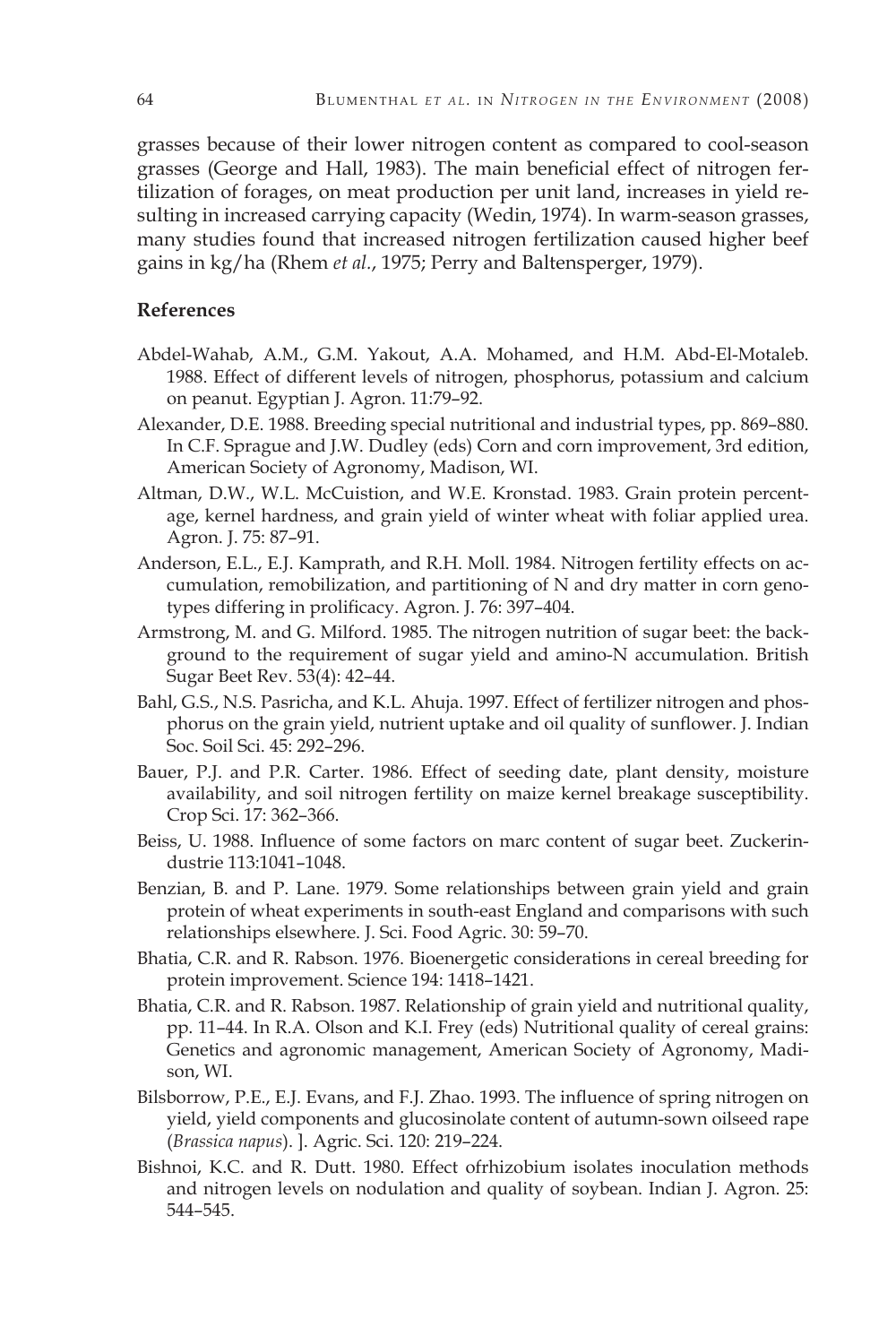- Blumenthal, J.M., D.D. Baltensperger, D.R. Shelton, L.A. Nelson, G.D. Binford, and S. Geleta. 2000. Nitrogen and variety effects in winter wheat, Abstracts of the Third International Crop Science Congress, Hamburg, Germany.
- Breteler, H. 1976. Nitrogen fertilisation, yield and protein quality of a normal and high-lysine maize variety. J. Sci. Food Agric. 27: 978–982.
- Brink, G.B. and T.E. Fairbrother. 1992. Bermudagrass-subterranean clover response to nitrogen application. J. Prod. Agric. 5: 591–595.
- Bullock, D.G., P.L. Raymer, and S. Savage. 1989. Variation of protein and fat concentration among commercial corn hybrids grown in the southeastern USA. J. Prod. Agric. 12: 157–160.
- Burba, M. and U. Nitzschke. 1980. Nachweis und eigenschaften der saccharose spaltenden enzyme der zuckerrübe. Zuckerindustrie 105: 149–155.
- Burba, M., U. Nitzschke, and R. Ritterbusch. 1984. Die N-assimilation der pflanze unter besonderer berücksichtigung der zuckerrüibe. Zuckerindustrie 109: 613–628.
- Bush, L.P., J.A. Boling, and S. Yates. 1979. Animal disorders, pp. 247–292. In R.C. Buckner, L.P. Bush (eds) Tall fescue, Agron Monogr 20. American Society of Agronomy, Madison, WI.
- Bürcky, K., U. Beiss, C. Winner, L. Drath, and H. Schiweck. 1978. Versuch zur bedeutung des nahrstoffangebotes fur die qualitat der zuckerrübe. II: Stickstoff und kalium. Zuckerindustrie 103: 190–200.
- Byers, M. and J. Bolton. 1979. Effects of nitrogen and sulfur fertilizers on yield, N and S content, and amino acid composition of the grain of spring wheat. J. Sci. Food Agric. 30: 250–261.
- Cagampang, G.B., L.J. Cruz, S.G. Espiritu, R.G. Santiago, and B.O. Juliano. 1966. Studiens on the extraction and composition of rice proteins. Cereal Chem. 43: 145–155.
- Cheng, S.F. and J.C. Zubriski. 1978. Effects of nitrogen fertilizer on production of irrigated sunflower, plant uptake of nitrogen, and on water use, pp. 400–409. In Proc. 8th Int. Sunflower Conf., Minneapolis, MN 23–27 July. International Sunflower Association, Paris, France.
- Christensen, N.W. and R.J. Killhorn. 1981. Wheat and barley growth and N fertilizer utilization under sprinkler irrigation. Agron. J. 74: 840–844.
- Cromwell, G.L., M.J. Bitzer, T.S. Stahly, and T.H. Johnson. 1983. Effects of soil nitrogen fertility on the protein and lysine content and nutritional value of normal and opaque-2 corn. J. Anim. Sci. 57: 1345–1351.
- Dahnke, W.C., J.C. Zubriski, and E.H. Vasey. 1981. Fertilizing sunflowers, North Dakota State Univ. Coop. Ext. Serv. Circ. SF-713, Fargo, ND.
- De Datta, S.K., W.N. Obcemea, and R.K. Jana. 1972. Protein content of rice grain as affected by nitrogen fertilizer and some triazines and substituted ureas. Agron. J. 64: 785–788.
- Dean, B.B. and R.E. Thomton. 1992. The specific gravity of potatoes, Washington State Univ. Cooperative Extension Bulletin #1541, Pullman, WA.
- Dougherty, C.T. and C.L. Rhykerd. 1985. The role of nitrogen in forage-animal production, pp. 318–326. In M.E. Health, R.F. Barnes, and D.S. Metcalfe (eds) Forages: The science of grassland agriculture, 4th edition, Iowa State Univ. Press, Ames 10.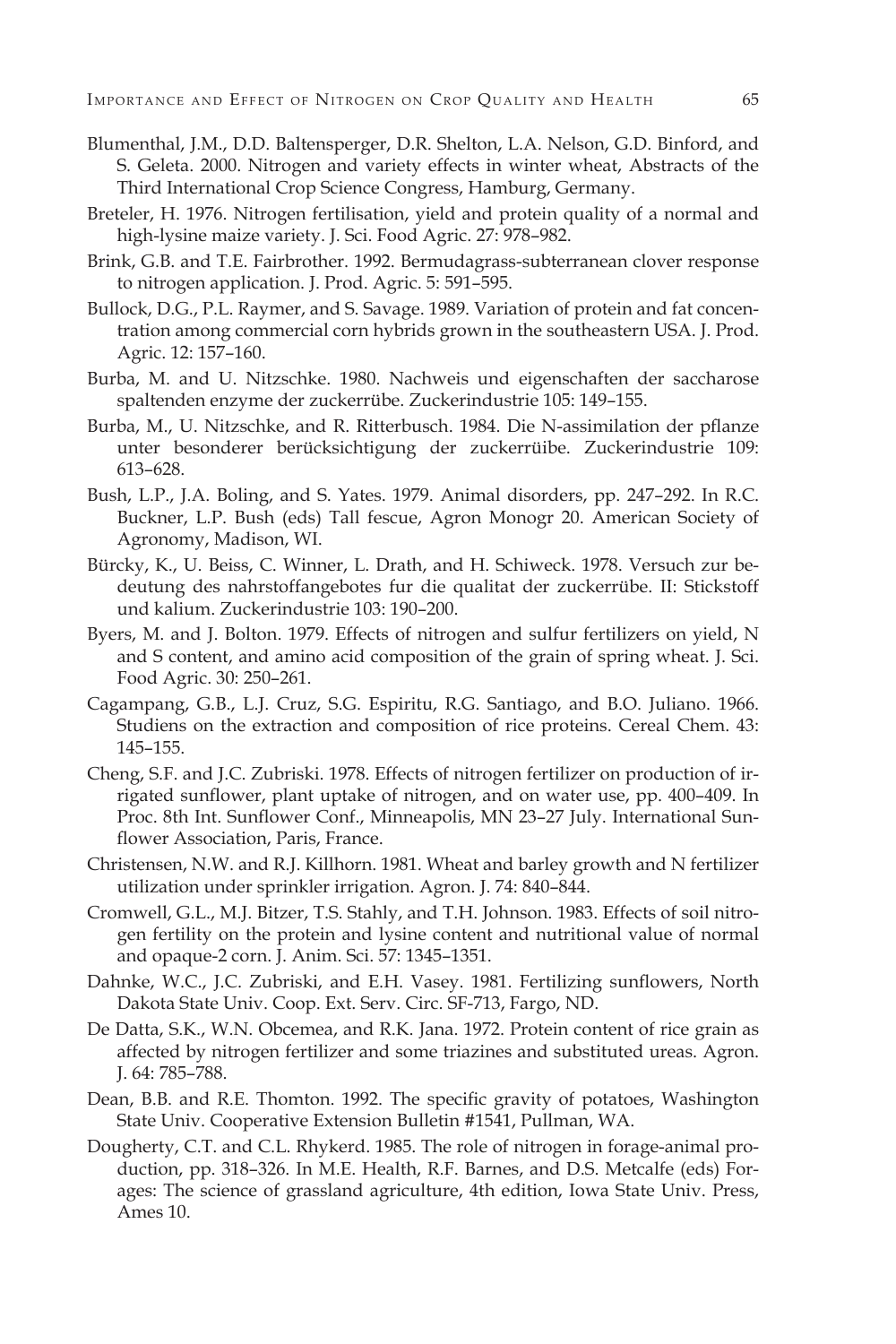- Drath, L., R. Strauss, and H. Schiweck. 1984. Untersuchungen über die mechanischen eigenschaften von zuckerrüben. II: Einflussfaktoren auf die bruchfestigkeit von rüben. Zuckerindustrie 109: 993–1007.
- Earle, F.R. 1977. Protein and oil in corn: Variation by crop years from 1907 to 1972. Cereal Chem. 54: 70–79.
- Finney, K.R, W.T. Yamazaki, V.L. Youngs, and G.L. Rubenthaler. 1987. Quality of hard, soft, and durum wheats, pp. 677–748. In E.G. Heyne (ed.) Wheat and wheat improvement, 2nd edition, American Society of Agronomy, Madison, WI.
- Forster, H. 1978. Influence of N and K fertilizers on the quality and yield of oil from old and new varieties of rapeseed (*Brassica napus* ssp. oleifera), pp. 305–310. In Fertilizer use and production of carbohydrates and lipids.
- Fowler, D.B. and L.A. de la Roche. 1984. Winter wheat production on the north central Canadian prairies: protein quality classes. Crop Sci. 24: 873–876.
- Frey, K.J. 1951. The inter-relationships of protein and amino acids in corn. Cereal Chem. 28: 123–132.
- Frey, K.J. 1977. Proteins of oats. Zeitschrift fur Pflanzenzüchtung 78: 185–215.
- Frey, K.J., B. Brimhall, and G.F. Sprague. 1949. The effects of selection upon protein quality in the corn kernel. Agron. J. 41: 399.
- Gallagher, P.J., L.S. Murphy, C.L. Harms, and W.A. Moore. 1973. Comparisons of effects of nitrogen carriers, rates, and time of application on yield and quality of winter wheat. Kansas Fert. Res. Rep. Prog. 202: 59–60.
- Geleta, S., D.D. Baltensperger, G.D. Binford, and J.F. Miller. 1997. Sunflower response to nitrogen and phosphorus in wheat-fallow cropping systems. J. Prod. Agric. 10: 466–472.
- George, J.R. and K.E. Hall. 1983. Herbage quality of three warm-season grasses with nitrogen fertilization. Iowa State J. Res. 58: 247–259.
- George, J.R. and J.L. Thill. 1979. Cation concentration of N- and K-fertilized smooth brome-grass during the spring grass tetany season. Agron. J. 71: 431–436.
- Goos, R.J., D.G. Westfall, A.E. Ludwick, and J.E. Goris. 1982. Grain protein content as an indicator of N sufficiency for winter wheat. Agron. J. 74: 130–133.
- Goos, R.J. 1984. Post-harvest evaluation of nitrogen management—a new approach for "selling" soil testing to wheat farmers. J. Agron. Educ. 13: 103–106.
- Gould, W.A. and S. Plimpton. 1985. Quality evaluation of potato cultivars for processing, North Central Regional Research Publication #305.
- Grant, C.A. and L.D. Bailey. 1993. Fertility management in canola production. Can. J. Plant Sci. 73: 651–670.
- Hamaker, B.R. 1994. The influence of rice protein on rice quality, pp. 177–193. In W.E. Marshall and J.I. Wadeworth (eds) Rice science and technology, Marcel Dekker, New York.
- Hancock, J.D., E.R. Peo Jr., A.J. Lewis, K.R. Kniep, and S.C. Mason. 1988. Effects of irrigation and nitrogen fertilization of normal and high lysine corn on protein utilization by the growing rat. Nutr. Rep. Intern. 38: 413^22.
- Hassan, R.A., E.M. El-Hadidi, and S.M. Hassan. 1985. Oil, protein, amino acid content and yield of soybean seeds as affected by N and P fertilization. J. Agric. Sci. 10(1): 53–57.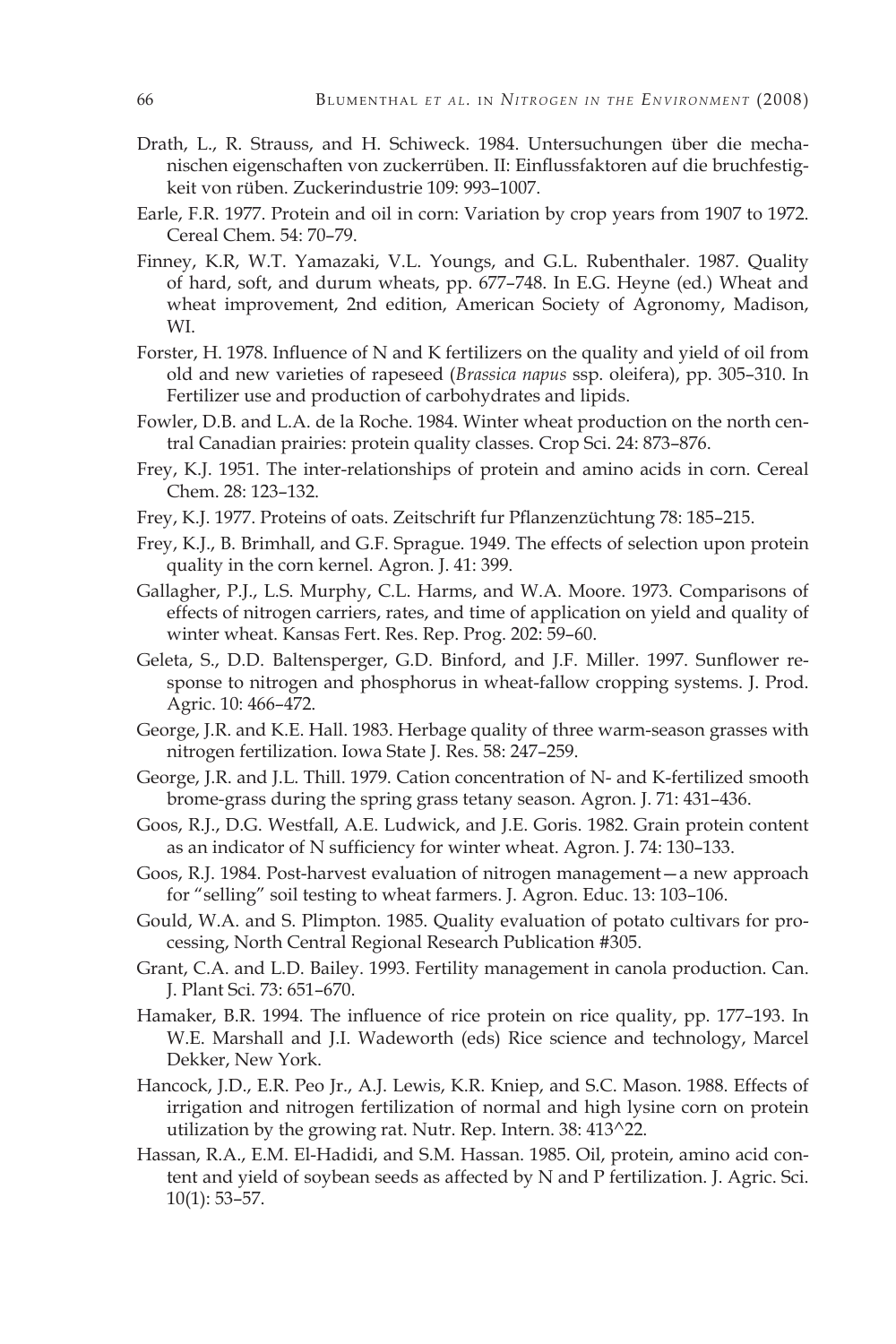- Hocking, P.J. and B.T. Steer. 1983. Uptake and partitioning of selected mineral elements in sunflower (*Helianthus annum* L.) during growth. Field Crops Res. 6: 93–107.
- Holmes, M.R.J. and A.M. Ainsley. 1979. Nitrogen top-dressing requirements of winter oilseed rape. J. Sci. Food Agric. 30: 119–128.
- Iritani, W.M. and L.D. Weller. 1980. Sugar development in potatoes, Washington State Univ. Cooperative Extension Bulletin #0717, Pullman, WA.
- Jadhav, P.J., A.S. Jadhav, and S.M. Bachchhav. 1994. Effects of N, row spacing and plant densities on the yield and quality of soybean. J. Maharashtra Agric. Univ. 19: 75–77.
- Jellum, M.D., EC. Boswell, and C.T. Young. 1973. Nitrogen and boron effects on protein and oil of corn grain. Agron. J. 65: 330–331.
- Juliano, B.O. 1993. Rice in human nutrition. FAO Food Nutr. Ser. No. 26, International Rice Research Institute, Manila, Philippines.
- Kemp, A. and J.H. Geurkig. 1978. Grassland farming and minerals in cattle. Netherlands J. Agric. Sci. 26: 161–169.
- Kies, C. and H.M. Fox. 1974. Triticale and human nutrition, pp. 202–211. In C.C. Tsen (ed.) Triticale: first man-made cereal, American Association of Cereal Chemists, St. Paul, MN.
- Kniep, K.R. and S.C. Mason. 1989. Kernel breakage and density of normal and opaque-2 maize grain as influenced by irrigation and nitrogen. Crop Sci. 29: 158–163.
- Kniep, K.R. and S.C. Mason. 1991. Lysine and protein content of normal and opaque-2 maize grain as influenced by irrigation and nitrogen. Crop Sci. 31: 177–181.
- Krogman, K.K. and E.H. Hobbs. 1975. Yield and morphological response of rape (*Brassica campestris* L.Cv. Span) to irrigation and fertilizer treatments. Can. J. Plant Sci. 55: 903–909.
- MacGregor, J.M., L.T. Taskovitch, and W.P. Martin. 1961. Effect of nitrogen fertilizer and soil type on the amino acid content of corn grain. Agron. J. 53: 211–214.
- Mathers, A.C. and B.A. Stewart. 1982. Sunflower nutrient uptake, growth, and yield as affected by nitrogen or manure, and plant population. Agron. J. 74: 911–915.
- McDermitt, D.K. and R.S. Loomis. 1981. Elemental composition of biomass and its relation to energy content, growth efficiency, and growth yield. Ann. Bot. 48: 275–290.
- Mertz, E.T., L.S. Bates, and O.E. Nelson. 1964. Mutant gene that changes protein composition and increases lysine content of maize endosperm. Science 145: 279.
- Messman, M.A., W.P. Weiss, and D.O. Erickson. 1991. Effects of nitrogen fertilization and maturity of bromegrass on *in situ* ruminal digestion kinetics of fiber. J. Anim. Sci. 69: 1151–1161.
- Nagre, K.T., S.B. Deshmukh, P.D. Bhalerao, and P.V. Thorve. 1991. Effect of sowing dates and fertilizers on growth, yield and quality of soybean varieties. PKV Res. J. 15: 82–84.
- Nangju, D. and S.K. De Datta. 1970. Effect of time of harvest and nitrogen level on yield and grain breakage in transplanted rice. Agron. J. 62: 468–474.
- Odom, O.J., R.L. Haaland, C.S. Hoveland, and W.B. Anthony. 1980. Forage quality response of tall fescue, orchardgrass, and phalaris to soil fertility level. Agron. J. 72: 401–402.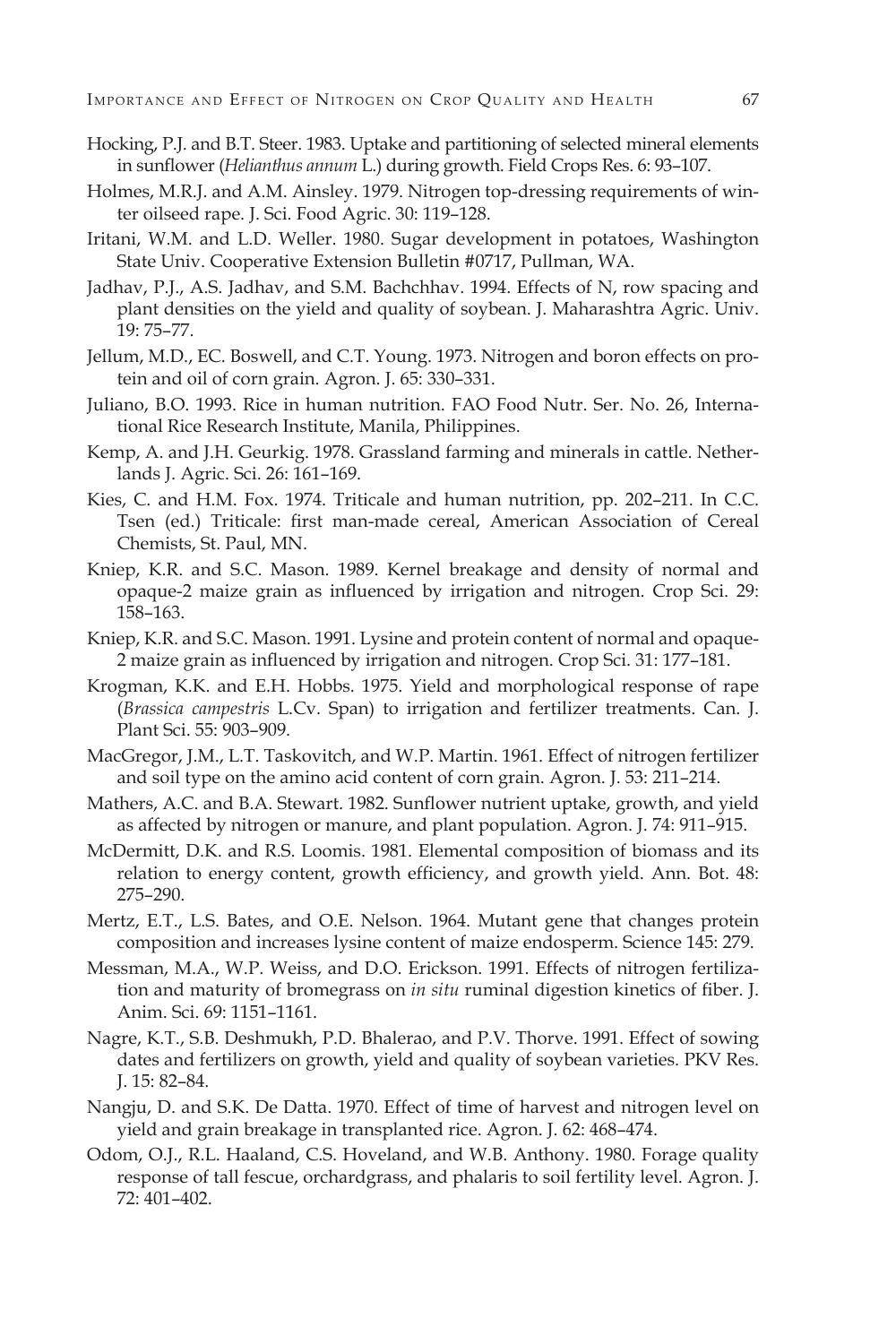- Ohyama, T., N. Ohtake, T. Nishiwaki, K. Mizukoshi, R. Minagawa, K. Kobayashi, T. Chinushi, and Y. Takahashi. 1994. Effect of N fertilization on seed quality and xylem transport forms in nodulating and non-nodulating soybean isolines. Bui. Fac. Agric. Nügata Univ. 46: 57–70.
- Oikeh, S.O., J.G. Kling, and A.E. Okoruwa. 1998. Nitrogen management effects on maize grain quality in the West Africa moist savanna. Crop Sci. 38: 1056–1061.
- Oldfield, J.F.T., J.V. Dutton, and H.J. Teague. 1971. The significance of invert and gum formation in deteriorated beet. Internal. Sugar J. 73. 3–8, 35–40, 66–68.
- Olsen, R.A., K.D. Frank, E.J. Deibert, A.F. Dreier, D.H. Sander, and V.A. Johnson. 1976. Impact of residual mineral N in soil on grain protein yields of winter wheat and corn. Agron.J. 68: 769–772.
- Paulsen, M.R. and L.D. Hill. 1985. Corn quality factors affecting dry milling performance. J. Agric. Eng. Res. 31: 255–263.
- Pavlista, A.D. 1995. Potato production stages: Scheduling key practices, Univ. Nebraska Cooperative Extension Circular # 95-1249, Lincoln, NE.
- Pavlista, A.D. 1997. Potato types, characteristics and their uses. Amer. Biol. Teacher 59: 26–29.
- Pavlista, A.D. and J.C. Ojala. 1997. Potatoes: Chip and fry processing. In Smith, Cash, Nip, and Hui (eds) Processing vegetables: Science and technology, Technomics Publ. Co. Inc., Lancaster, PA.
- Pawar, V.P, N.T. Sarnaik, and V.D. Sondge. 1982. Effect of nitrogen and phosphate on yield and quality of soybean (*Glycine max* (L.) Merrill) varieties. J. Maharashtra Agric. Univ. 7:90.
- Penning de Vries, F.W.T., A.H.M. Brunsting, and H.H. van Laar. 1974. Products, requirements and efficiency of biosynthesis: A quantitative approach. J. Theor. Biol. 45: 339–377.
- Perez, C.M., B. Juliano, S. Liboon, J.M. Alcantara, Jovencio, and K.G. Cassman. 1996. Effects of late nitrogen fertilizer application on head rice yield, protein content, and grain quality of rice. Cereal Chem. 73: 556–560.
- Perry, W.P. 1988. Corn as a livestock feed, pp. 941–963. In C.E Sprague and J.W. Dudley (eds) Corn and corn improvement, 3rd edition, American Society of Agronomy, Madison, WI.
- Perry Jr., L.J. and D.D. Baltensperger. 1979. Leaf and stem yields and forage quality of three N-fertilized warm-season grasses. Agron. J. 71: 355–358.
- Pierre, W.H., L. Dumenil, V.D. Jolley, J.R. Webb, and W.D. Shrader. 1977. Relationship of corn yield, expressed as a percentage of maximum and the N percentage in grain: I. Various N-rate experiments. Agron. J. 69: 215–220.
- Poulsson, E. 1973. Amino acid analyses of wheat grain and gain fractions. Sci. Rep. Agric. Univ. Norway. 52: 1–18.
- Puoli, J.R., G.A. Jung, and R.L. Reid. 1991. Effects of nitrogen and sulfur on digestion and nutritive quality of warm-season grass hays for cattle and sheep. J. Anim. Sci. 69: 843–852.
- Reid, R.L. and G.A. Jung. 1974. Effects of elements other than nitrogen on the nutritive value of forage, pp. 395–435. In D.A. Mays (ed.) Forage fertilization, American Society of Agronomy, Madison, WI.
- Reinefeld, E. and G. Baumgarten. 1975. Verarbeittungseigenschaften der zuckerrübe in abhängigkeit vom stickstoffangebot. Zucker 28: 61–65.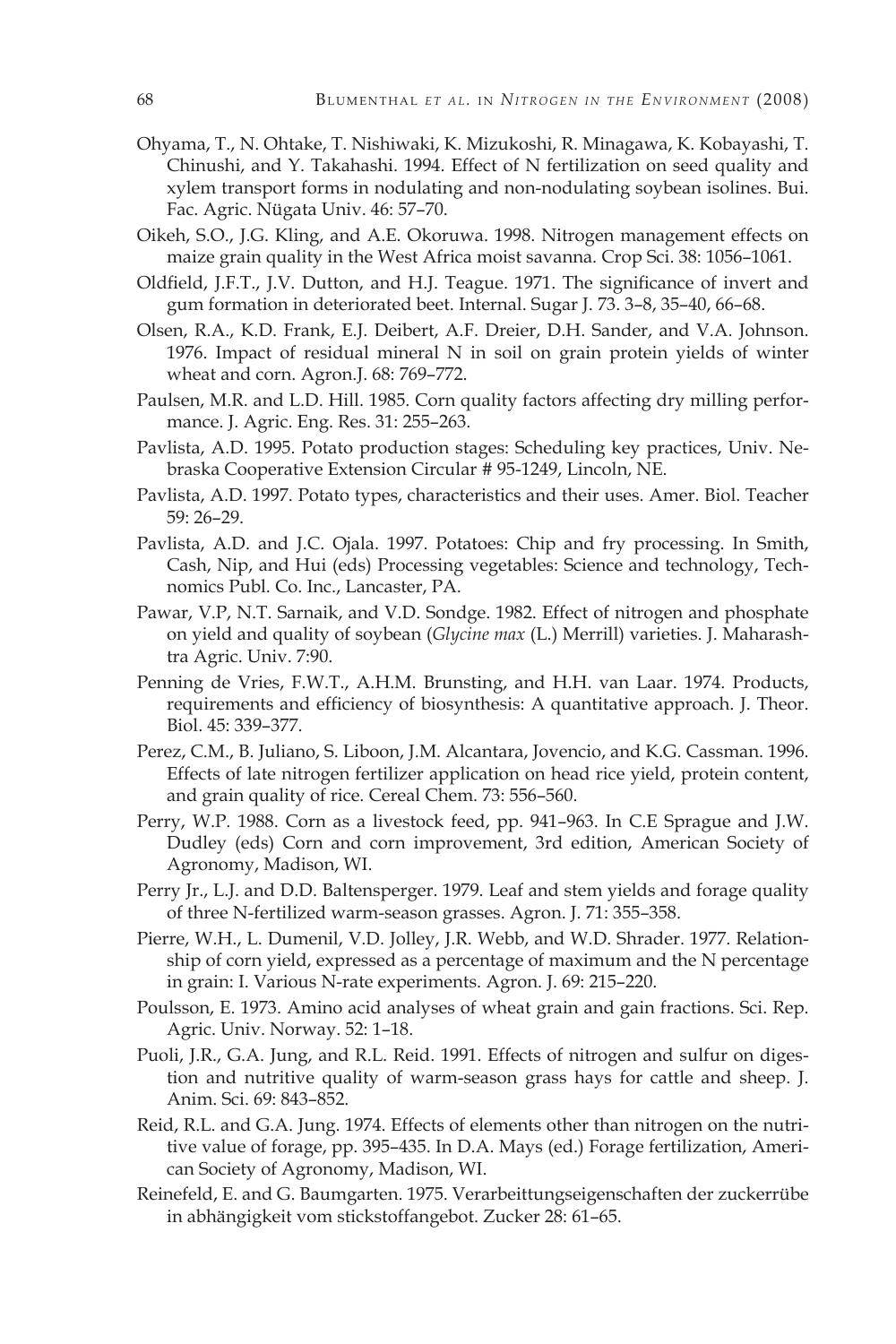- Rendig, V.V. and F.E. Broadbent. 1979. Proteins and amino acids in grain of maize grown with various levels of N. Agron. J. 71: 509–512.
- Rhem, G.W., J.T. Nichols, R.C. Sorensen, and W.J. Moline. 1975. Yield and botanical composition of and irrigated grass-legume pasture as influenced by fertilization. Agron. J. 67: 64–68.
- Rhykerd, C.L. and C.H. Noller. 1974. The role of nitrogen in forage production, pp. 416–424. In D.A. Mays (ed.) Forage fertilization, American Society of Agronomy, Madison, WI.
- Sabata, R.J. and S.C. Mason. 1992. Corn hybrid interactions with soil nitrogen level and water regime. J. Prod. Agric. 5: 137–142.
- Salunkhe, D.K., S.S. Kadam, and S.J. Jadhav. 1991. Potato: Production, processing, and products, CRC Press.
- Sander, D.H., W.H. Allaway, and R.A. Olson. 1987. Modification of nutritional quality by environment and production practices, pp. 45–82. In R.A. Olson and K.I. Frey (eds) Nutritional quality of cereal grains: Genetics and agronomic management, American Society of Agronomy, Madison, WI.
- Shumway, C.R., J.T. Cothren, S.O. Sema-Saldivar, and L.W. Rooney. 1992. Planting date and moisture effects on yield, quality and alkaline-processing characteristics of food-grade maize. Agron. J. 32: 1265–1269.
- Simmonds, D.H. 1978. Structure, composition, and biochemistry of cereal grains, pp. 105–137. In Y. Pomeranz (ed.) Cereals '78: better nutrition for the world's millions, American Association of Cereal Chemists, St. Paul, MN.
- Sowokinos, J.R. and D.A. Preston. 1988. Maintenance of potato processing quality by chemical maturity monitoring (CMM), Minnesota Agricultural Experiment Station Bulletin #586-1988, St. Paul, MN.
- Steer, B.T., P.D. Coaldrake, C.J. Pearson, and C.P. Canty. 1986. Effects of nitrogen supply and population density on plant development and yield components of irrigated sunflower (*Helianthus annuus* L.). Field Crops Res. 13: 99–115.
- Steer, B.T., P.J. Hocking, A.A. Kortt, and C.M. Roxburgh. 1984. Nitrogen nutrition of sunflower (*Helianthus annuus* L.): Yield components, the timing of their establishment and seed characteristics in response to nitrogen supply. Field Crops Res. 9: 219–236.
- Steer, B.T. and F.J. Seller. 1990. Changes in fatty acid composition of sunflower (*Helianthus annuus*) seeds in response to time of nitrogen application, supply rates and defoliation. J. Sci.FoodAgric.51: 11–26.
- Stritzke, J.F. and W.E. McMurphy. 1982. Shade and N effects on tall fescue production and quality. Agron. J. 74: 5–8.
- Talbert, W.F. and O. Smith. 1975. Potato processing, AVI Publications Co.
- Timms, M.F, R.C. Bottomley, J.R.S. Ellis, and J.D. Schofield. 1981. The baking quality and protein characteristics of a winter wheat grown at different levels of nitrogen fertilization. J. Sci. Food Agric. 32: 684–698.
- Tsai, C.Y., H.L. Warren, D.M. Huber, and R.A. Bressan. 1983. Interactions between the kernel N sink, grain yield and protein nutritional quality of maize. J. Sci. Food Agric. 34: 255–263.
- Tsai, C.Y, I. Dweikat, D.M. Huber, and H.L. Warren. 1992. Interrelationship of nitrogen nutrition with maize (*Zea mays*) grain yield, nitrogen use efficiency and grain quality. J. Sci. Food Agric. 58: 1–8.